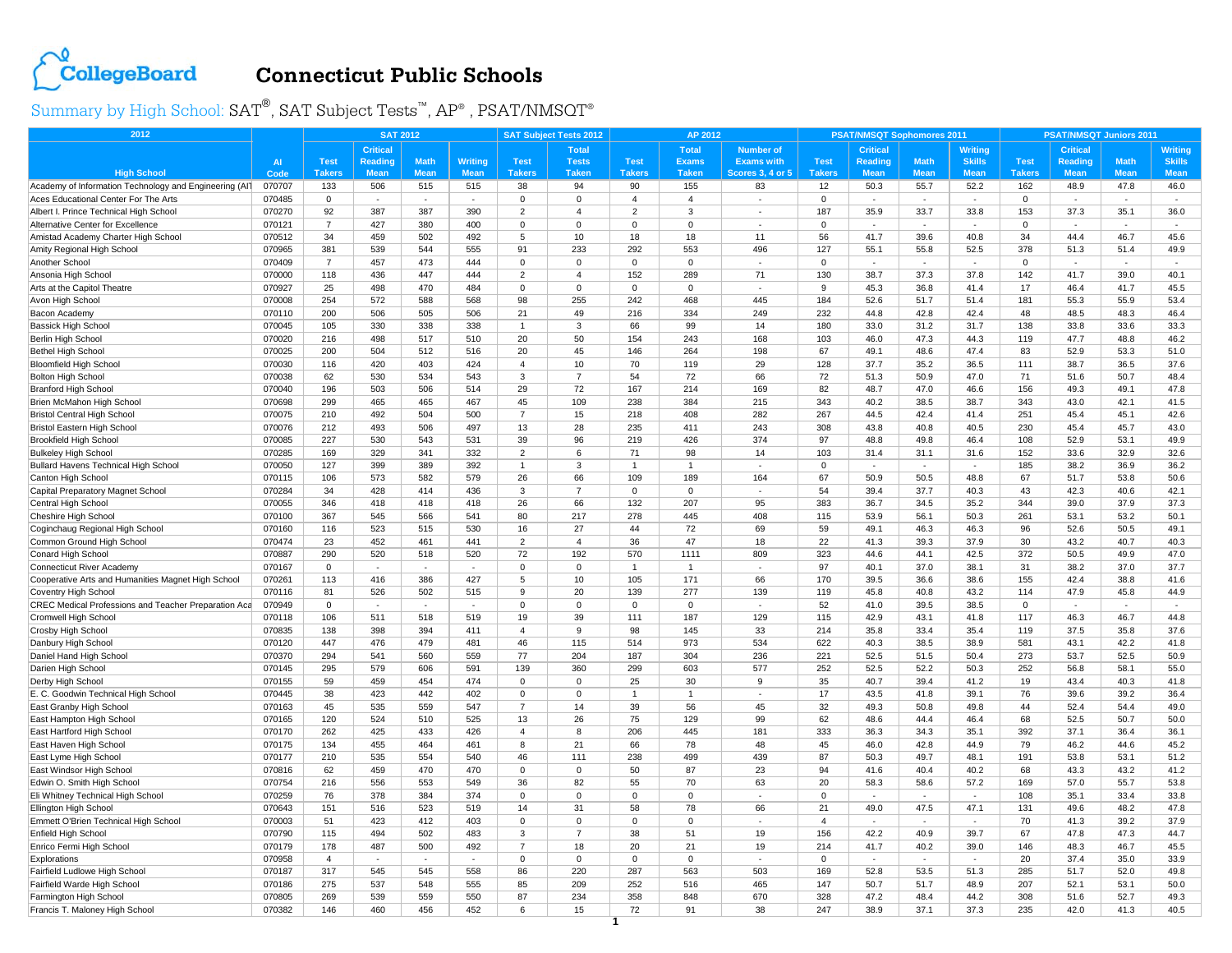| 2012                                                     |                  | <b>SAT 2012</b> |                 |             | <b>SAT Subject Tests 2012</b><br>AP 2012 |                |                |               |                |                          | <b>PSAT/NMSQT Sophomores 2011</b> |                 |              | <b>PSAT/NMSQT Juniors 2011</b> |               |                 |              |                |
|----------------------------------------------------------|------------------|-----------------|-----------------|-------------|------------------------------------------|----------------|----------------|---------------|----------------|--------------------------|-----------------------------------|-----------------|--------------|--------------------------------|---------------|-----------------|--------------|----------------|
|                                                          |                  |                 | <b>Critical</b> |             |                                          |                | <b>Total</b>   |               | <b>Total</b>   | <b>Number of</b>         |                                   | <b>Critical</b> |              | Writing                        |               | <b>Critical</b> |              | <b>Writing</b> |
|                                                          | AI               | <b>Test</b>     | Reading         | <b>Math</b> | <b>Writing</b>                           | <b>Test</b>    | <b>Tests</b>   | <b>Test</b>   | <b>Exams</b>   | <b>Exams with</b>        | <b>Test</b>                       | <b>Reading</b>  | <b>Math</b>  | <b>Skills</b>                  | <b>Test</b>   | <b>Reading</b>  | <b>Math</b>  | <b>Skills</b>  |
| <b>High School</b>                                       | Code             | <b>Takers</b>   | <b>Mean</b>     | <b>Mean</b> | <b>Mean</b>                              | <b>Takers</b>  | <b>Taken</b>   | <b>Takers</b> | <b>Taken</b>   | <b>Scores 3, 4 or 5</b>  | <b>Takers</b>                     | <b>Mean</b>     | <b>Mean</b>  | <b>Mean</b>                    | <b>Takers</b> | <b>Mean</b>     | <b>Mean</b>  | <b>Mean</b>    |
| Frank S Bunnell High School                              | 070756           | 214             | 468             | 476         | 471                                      | 12             | 31             | 50            | 69             | 49                       | 157                               | 44.3            | 42.2         | 42.5                           | 148           | 48.8            | 47.3         | 46.0           |
| Glastonbury High School                                  | 070215           | 459             | 559             | 586         | 557                                      | 158            | 415            | 525           | 815            | 701                      | 325                               | 50.0            | 52.2         | 48.4                           | 437           | 53.7            | 55.4         | 51.7           |
| Granby Memorial High School                              | 070217           | 173             | 548             | 564         | 541                                      | 33             | 87             | 180           | 298            | 232                      | 198                               | 47.7            | 46.8         | 44.9                           | 184           | 51.4            | 52.8         | 49.0           |
| Grasso Southeastern Technical High School                | 070254           | 59              | 448             | 433         | 430                                      | $\overline{2}$ | $\overline{4}$ | 29            | 46             | 5                        | 26                                | 42.5            | 39.8         | 41.0                           | 85            | 40.3            | 38.3         | 37.7           |
| Great Path Academy at Manchester Community College       | 070372           | 71              | 430             | 405         | 431                                      | $\overline{1}$ | $\overline{2}$ | $\mathbf 0$   | $\mathbf 0$    | $\sim$                   | 63                                | 38.3            | 33.2         | 35.7                           | 73            | 40.3            | 36.9         | 38.5           |
| Greater Hartford Academy Mathematics And Science         | 070276           | 22              | 578             | 590         | 539                                      | 8              | 19             | 48            | 104            | 73                       | 80                                | 47.2            | 49.2         | 44.8                           | 41            | 47.9            | 50.6         | 47.5           |
| Greater Hartford Academy of the Arts                     | 070275           | 75              | 479             | 421         | 470                                      | $\overline{2}$ | 5              | 47            | 65             | 22                       | 79                                | 42.1            | 38.8         | 40.8                           | 80            | 42.8            | 38.6         | 41.4           |
| Greater Hartford Classical Magnet School                 | 070306           | 82              | 456             | 438         | 454                                      | 24             | 52             | 53            | 53             | 1                        | 90                                | 43.0            | 39.7         | 40.7                           | 91            | 45.2            | 42.3         | 42.3           |
| Greenwich High School                                    | 070240           | 559             | 563<br>471      | 578         | 576                                      | 196<br>3       | 531<br>8       | 677<br>48     | 1549           | 1269<br>32               | 596<br>26                         | 48.2            | 48.9         | 45.5<br>48.2                   | 591<br>84     | 52.4            | 55.1<br>47.5 | 50.6           |
| Griswold High School                                     | 070325<br>070255 | 104<br>260      | 535             | 490<br>544  | 484<br>536                               | 66             | 147            | 249           | 54<br>472      | 333                      | 159                               | 48.7<br>50.7    | 45.8<br>49.9 | 48.8                           | 199           | 48.1<br>53.8    | 53.3         | 45.6<br>51.4   |
| Guilford High School<br>H C Wilcox Technical High School | 070385           | 126             | 445             | 444         | 439                                      | $\mathbf 0$    | $\mathbf 0$    | $\mathbf 0$   | $\mathbf 0$    | $\overline{\phantom{a}}$ | 38                                | 46.7            | 45.1         | 45.4                           | 126           | 45.0            | 41.2         | 40.2           |
| H H. Ellis Technical School                              | 070133           | 28              | 464             | 460         | 440                                      | $\Omega$       | $\mathbf 0$    | $\mathbf 0$   | 0              | $\sim$                   | 14                                | 42.3            | 40.9         | 37.8                           | 79            | 43.1            | 40.4         | 37.1           |
| Haddam-Killingworth High School                          | 070324           | 155             | 516             | 511         | 519                                      | 9              | 20             | 85            | 117            | 93                       | 139                               | 44.8            | 42.3         | 42.0                           | 154           | 48.5            | 47.0         | 45.5           |
| Hall High School                                         | 070900           | 332             | 547             | 556         | 553                                      | 114            | 278            | 444           | 869            | 678                      | 348                               | 47.1            | 46.8         | 44.7                           | 309           | 52.9            | 52.4         | 50.2           |
| Hamden High School                                       | 070260           | 368             | 468             | 463         | 468                                      | 61             | 134            | 285           | 430            | 214                      | 398                               | 42.2            | 39.2         | 40.2                           | 150           | 48.8            | 48.8         | 47.7           |
| Hartford Culinary Arts Academy                           | 070307           | 30              | 323             | 347         | 330                                      | $\Omega$       | $\mathbf 0$    | $\Omega$      | $\Omega$       | $\overline{\phantom{a}}$ | 42                                | 32.0            | 31.2         | 30.6                           | 23            | 33.8            | 33.2         | 31.7           |
| Hartford Public High School Engineering and Green Tech   | 070311           | 82              | 330             | 352         | 338                                      | $\mathbf{1}$   | $\overline{2}$ | 0             | $\mathbf 0$    | $\sim$                   | 43                                | 28.5            | 31.5         | 31.5                           | 78            | 32.2            | 32.4         | 32.2           |
| Hartford Public High School Nursing Academy              | 070271           | 77              | 350             | 364         | 350                                      | $\overline{2}$ | 5              | 14            | 18             | $\overline{2}$           | 81                                | 33.1            | 30.2         | 32.1                           | 89            | 32.8            | 31.5         | 32.7           |
| Henry Abbott Technical High School                       | 070123           | 80              | 425             | 406         | 417                                      | $\Omega$       | $\Omega$       | $\Omega$      | $\Omega$       | $\sim$                   | 132                               | 39.2            | 37.3         | 36.9                           | 112           | 42.7            | 41.4         | 39.3           |
| High School in the Community                             | 070487           | 37              | 385             | 384         | 384                                      | $\overline{1}$ | 3              | 26            | 44             | $\overline{2}$           | 53                                | 33.6            | 31.3         | 32.1                           | 62            | 35.1            | 33.4         | 34.5           |
| High School Inc: Insurance and Finance Academy           | 070308           | 28              | 349             | 347         | 358                                      | $\mathbf 0$    | $^{\circ}$     | $\Omega$      | $\Omega$       | $\overline{\phantom{a}}$ | 55                                | 31.5            | 31.7         | 31.6                           | 84            | 35.0            | 34.3         | 32.8           |
| Hill Regional Career High School                         | 070488           | 149             | 414             | 419         | 426                                      | 14             | 33             | 119           | 215            | 87                       | 171                               | 38.8            | 37.2         | 36.8                           | 136           | 41.0            | 40.2         | 40.3           |
| Housatonic Valley Regional High School                   | 070205           | 99              | 494             | 501         | 489                                      | 6              | 16             | 19            | 29             | 21                       | 8                                 | 50.9            | 47.5         | 49.0                           | 100           | 47.0            | 44.2         | 44.1           |
| Howell Cheney Technical High School                      | 070375           | 80              | 438             | 434         | 433                                      | $\mathbf 0$    | $\mathbf 0$    | $\mathbf 0$   | $\mathbf 0$    | $\sim$                   | $\mathbf 0$                       | $\sim$          | $\sim$       | $\sim$                         | 128           | 41.5            | 39.8         | 38.6           |
| Hyde Leadership Magnet School                            | 070268           | 37              | 371             | 372         | 366                                      | $\Omega$       | $\mathbf 0$    | 16            | 16             | $\Omega$                 | 46                                | 32.5            | 31.5         | 31.7                           | 39            | 34.6            | 33.5         | 33.6           |
| James Hillhouse High School                              | 070495           | 157             | 363             | 359         | 372                                      | 3              | 5              | 77            | 120            | 31                       | 205                               | 33.4            | 32.7         | 33.2                           | 171           | 34.9            | 33.2         | 34.0           |
| Joel Barlow High School                                  | 070638           | 220             | 559             | 562         | 574                                      | 55             | 137            | 212           | 367            | 322                      | 223                               | 50.0            | 49.4         | 47.0                           | 203           | 53.4            | 54.1         | 50.7           |
| John F. Kennedy High School                              | 070840           | 155             | 431             | 423         | 439                                      | 16             | 39             | 157           | 286            | 86                       | 111                               | 39.8            | 36.8         | 39.2                           | 158           | 43.5            | 40.9         | 42.1           |
| Jonathan Law High School                                 | 070423           | 175             | 485             | 485         | 487                                      | 9              | 23             | 161           | 255            | 171                      | 215                               | 43.9            | 43.3         | 42.7                           | 110           | 47.6            | 48.2         | 44.2           |
| Joseph A. Foran High School                              | 070424           | 200             | 503             | 487         | 500                                      | 21             | 50             | 139           | 236            | 177                      | 221                               | 44.2            | 42.4         | 42.5                           | 151           | 46.8            | 46.0         | 44.6           |
| Journalism and Media Academy                             | 070312           | 77              | 332             | 336         | 331                                      | $\mathbf 0$    | $\mathbf 0$    | 0             | $\mathbf 0$    | $\sim$                   | 40                                | 31.1            | 29.3         | 30.1                           | 44            | 33.9            | 32.1         | 33.5           |
| Killingly High School                                    | 070135           | 93              | 470             | 453         | 482                                      | 6              | 15             | 52            | 73             | 54                       | 189                               | 41.0            | 37.7         | 39.6                           | 160           | 42.5            | 40.0         | 40.1           |
| Law & Government Academy at Hartford Public High Sch     | 070280           | 75              | 358             | 351         | 353                                      | $\Omega$       | $\mathbf 0$    | 23            | 23             | $\overline{2}$           | 101                               | 32.7            | 31.7         | 32.2                           | 99            | 35.2            | 33.1         | 35.2           |
| Ledyard High School                                      | 070342           | 144             | 517             | 512         | 502                                      | 9              | 22             | 111           | 151            | 119                      | 80                                | 51.5            | 52.5         | 48.2                           | 120           | 51.3            | 51.0         | 48.4           |
| Lewis S. Mills High School                               | 070807           | 192             | 511             | 527         | 510                                      | 19             | 45             | 135           | 231            | 187                      | 110                               | 48.2            | 47.8         | 45.9                           | 111           | 52.2            | 52.4         | 49.7           |
| Litchfield High School                                   | 070355           | 90              | 544             | 539         | 552                                      | 16             | 41             | 72            | 132            | 109                      | 35                                | 48.1            | 48.4         | 47.7                           | 61            | 48.9            | 48.6         | 49.3           |
| Lyman Hall High School                                   | 070815           | 202             | 505             | 509         | 502                                      | 13<br>3        | 27             | 131           | 206            | 164                      | 225                               | 44.7            | 42.2         | 42.3                           | 252           | 45.8            | 44.4         | 43.1           |
| Lyman Memorial High School<br>Lyme-Old Lyme High School  | 070340<br>070600 | 87<br>82        | 507<br>541      | 503<br>557  | 495<br>549                               | 27             | 8<br>70        | 52<br>100     | 96<br>187      | 74<br>129                | 25<br>55                          | 50.2<br>52.8    | 48.8<br>49.4 | 47.0<br>50.7                   | 84<br>102     | 51.8<br>52.5    | 48.5<br>49.7 | 46.9<br>48.9   |
| Manchester High School                                   | 070380           | 267             | 465             | 458         | 475                                      | 22             | 49             | 179           | 253            | 177                      | 358                               | 40.0            | 37.3         | 38.0                           | 311           | 43.2            | 41.2         | 41.2           |
| Mark T. Sheehan High School                              | 070813           | 192             | 499             | 499         | 526                                      | $\overline{7}$ | 15             | 102           | 161            | 138                      | 218                               | 41.8            | 40.0         | 39.9                           | 195           | 49.7            | 48.1         | 47.5           |
| Masuk High School                                        | 070753           | 308             | 516             | 543         | 522                                      | 56             | 148            | 258           | 375            | 286                      | 276                               | 45.3            | 43.0         | 42.9                           | 269           | 49.6            | 49.2         | 46.5           |
| Metropolitan Business Academy                            | 070503           | 37              | 372             | 376         | 392                                      | $\overline{2}$ | $\overline{4}$ | 45            | 48             | 9                        | 96                                | 37.9            | 34.2         | 34.3                           | 81            | 38.6            | 35.6         | 36.3           |
| Metropolitan Learning Center Magnet School               | 070034           | 66              | 467             | 460         | 461                                      | 3              | $\overline{7}$ | 98            | 177            | 70                       | 102                               | 40.9            | 39.4         | 38.8                           | 84            | 42.9            | 40.9         | 41.5           |
| Middletown High School                                   | 070400           | 213             | 484             | 461         | 474                                      | 21             | 50             | 148           | 288            | 190                      | 5                                 | 42.0            | 40.2         | 42.6                           | 265           | 45.7            | 45.1         | 43.8           |
| Montville High School                                    | 070599           | 130             | 482             | 489         | 482                                      | 5              | 12             | 55            | 72             | 44                       | 162                               | 44.2            | 41.1         | 41.8                           | 152           | 44.7            | 44.7         | 42.9           |
| Nathan Hale-Ray High School                              | 070430           | 78              | 497             | 496         | 526                                      | $\overline{4}$ | 9              | 50            | 69             | 44                       | 82                                | 42.1            | 38.2         | 39.4                           | 86            | 50.9            | 47.9         | 47.3           |
| Naugatuck High Schoo                                     | 070440           | 206             | 479             | 467         | 472                                      | 16             | 42             | 151           | 244            | 130                      | 21                                | 44.3            | 40.8         | 41.9                           | 64            | 46.8            | 45.8         | 44.4           |
| New Britain High School                                  | 070455           | 235             | 444             | 457         | 448                                      | 16             | 44             | 287           | 560            | 192                      | 334                               | 36.2            | 35.5         | 34.9                           | 192           | 39.6            | 39.7         | 39.2           |
| New Canaan High School                                   | 070465           | 306             | 591             | 604         | 600                                      | 144            | 435            | 288           | 552            | 525                      | 64                                | 56.1            | 56.8         | 53.5                           | 307           | 54.8            | 54.6         | 52.5           |
| New Fairfield High School                                | 070476           | 208             | 539             | 533         | 549                                      | 40             | 93             | 276           | 540            | 315                      | 146                               | 47.5            | 45.9         | 45.5                           | 148           | 50.6            | 50.7         | 49.0           |
| New Haven Academy                                        | 070281           | 30              | 438             | 410         | 422                                      | 3              | 9              | 26            | 31             | 12                       | 65                                | 37.8            | 36.5         | 36.5                           | 64            | 37.2            | 37.0         | 38.2           |
| New London High School                                   | 070530           | 117             | 436             | 441         | 419                                      | 5              | 12             | 117           | 160            | 37                       | 151                               | 37.2            | 35.3         | 36.2                           | 144           | 39.3            | 37.1         | 37.2           |
| New Milford High School                                  | 070545           | 306             | 507             | 535         | 517                                      | 43             | 111            | 176           | 306            | 236                      | 177                               | 47.4            | 47.2         | 45.9                           | 198           | 50.4            | 50.0         | 48.1           |
| Newington High School                                    | 070525           | 248             | 503             | 522         | 515                                      | 17             | 35             | 190           | 311            | 216                      | 336                               | 43.1            | 42.2         | 40.7                           | 339           | 46.7            | 46.9         | 44.3           |
| Newtown High School                                      | 070550           | 343             | 536             | 553         | 539                                      | 42             | 105            | 365           | 741            | 614                      | 12                                | 54.8            | 55.9         | 54.2                           | 411           | 51.3            | 52.2         | 48.7           |
| Nonnewaug High School                                    | 070970           | 159             | 517             | 513         | 513                                      | 17             | 39             | 168           | 315            | 252                      | 61                                | 46.6            | 43.6         | 45.0                           | 97            | 51.0            | 49.2         | 48.1           |
| North Branford High School                               | 070563           | 132             | 503             | 499         | 510                                      | 14             | 27             | 76            | 104            | 81                       | 135                               | 42.5            | 42.2         | 40.3                           | 164           | 45.5            | 46.7         | 43.9           |
| North Haven High School                                  | 070570           | 234             | 507             | 514         | 514                                      | 36             | 81             | 153           | 260            | 207                      | 19                                | 53.7            | 52.6         | 52.8                           | 257           | 46.6            | 47.3         | 44.3           |
| Northwestern Regional High School                        | 070962           | 139             | 522             | 540         | 518                                      | 12             | 26             | 73            | 114            | 101                      | 8                                 | 53.8            | 53.6         | 51.8                           | 92            | 50.3            | 51.2         | 48.0           |
| Norwalk High School                                      | 070580           | 262             | 476             | 481         | 481                                      | 35             | 80             | 261           | 454            | 271                      | 300                               | 41.4            | 39.6         | 40.7                           | 273           | 45.0            | 44.8         | 43.4           |
| Norwich Free Academy                                     | 070590           | 399             | 513             | 513         | 508                                      | 46             | 116            | 219           | 401            | 313                      | 544                               | 42.3            | 39.6         | 41.1                           | 476           | 45.6            | 44.5         | 44.2           |
| Norwich Technical High School                            | 070595           | 51              | 467             | 455         | 443                                      | $\mathbf 0$    | $\mathsf 0$    | $\mathbf{1}$  | $\overline{2}$ | $\sim$                   | 71                                | 42.4            | 40.7         | 40.1                           | 84            | 46.1            | 43.0         | 41.0           |
| Old Saybrook High School                                 | 070605           | 133             | 524             | 529         | 542                                      | 18             | 43             | 116           | 204            | 168                      | 123                               | 44.3            | 45.0         | 42.4                           | 131           | 48.5            | 49.1         | 47.2           |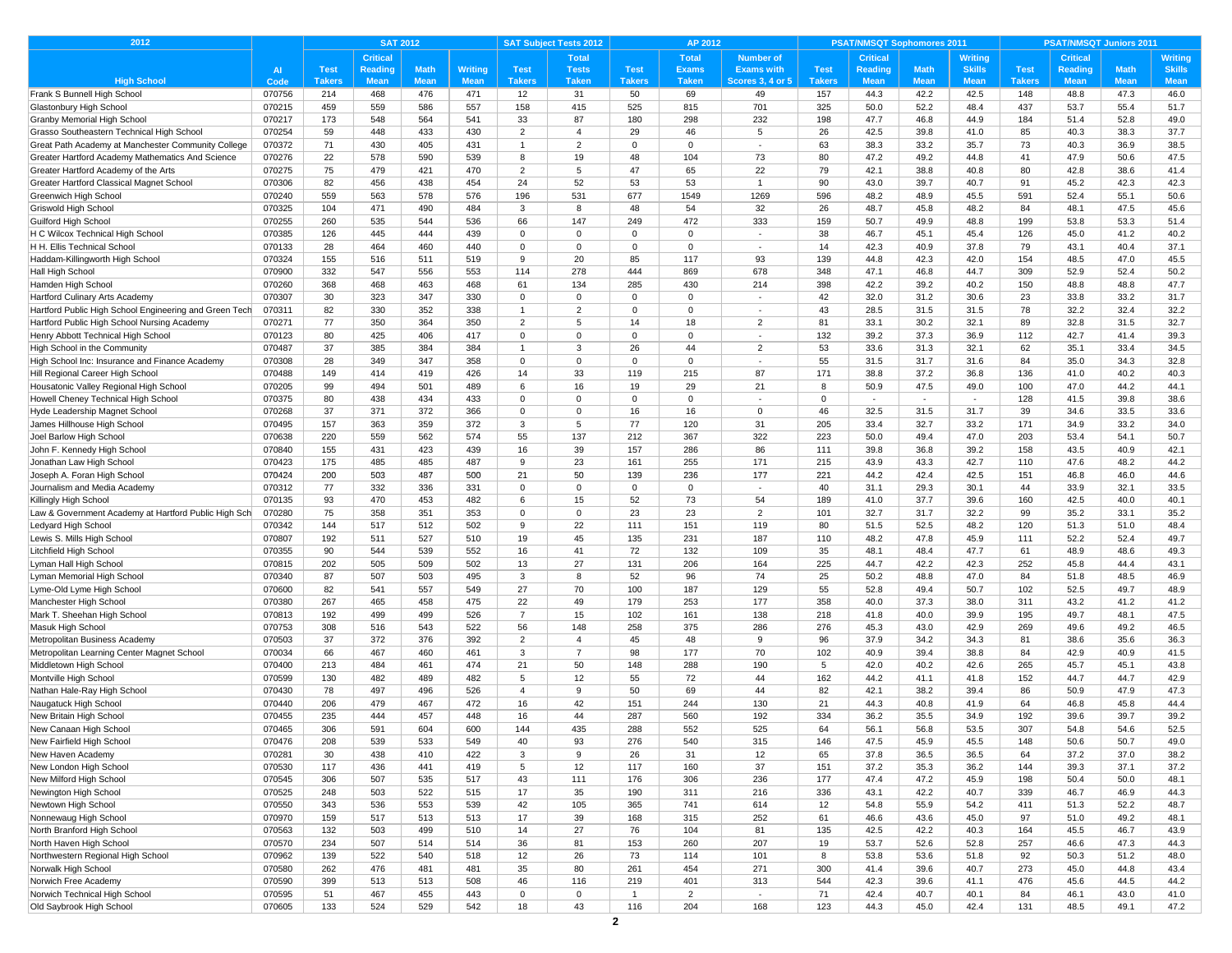| <b>Critical</b><br><b>Total</b><br><b>Total</b><br><b>Number of</b><br>Critical<br><b>Critical</b><br>Writing<br>Writing<br><b>Math</b><br>$\overline{A}$<br><b>Test</b><br><b>Math</b><br>Writing<br><b>Test</b><br><b>Tests</b><br><b>Test</b><br><b>Exams</b><br><b>Exams with</b><br><b>Test</b><br>Reading<br><b>Skills</b><br><b>Test</b><br><b>Reading</b><br><b>Math</b><br><b>Skills</b><br>Reading<br><b>High School</b><br><b>Mean</b><br><b>Mean</b><br><b>Mean</b><br><b>Takers</b><br><b>Takers</b><br><b>Mean</b><br><b>Takers</b><br><b>Taken</b><br><b>Takers</b><br><b>Taken</b><br><b>Scores 3, 4 or 5</b><br><b>Takers</b><br><b>Mean</b><br><b>Mean</b><br><b>Mean</b><br><b>Mean</b><br><b>Mean</b><br>Code<br>Oliver Wolcott Technical High School<br>070793<br>64<br>478<br>460<br>452<br>$\overline{2}$<br>$\overline{7}$<br>16<br>16<br>8<br>20<br>46.6<br>46.0<br>43.4<br>107<br>45.4<br>43.6<br>40.9<br>38<br>$\mathbf 0$<br>$\mathbf 0$<br>$\overline{0}$<br>$\mathbf 0$<br><b>OPPortunity High School</b><br>070309<br>331<br>349<br>325<br>$\mathbf 0$<br>$\Omega$<br>$\blacksquare$<br>$\sim$<br>$\overline{\phantom{a}}$<br>$\overline{\phantom{a}}$<br>$\sim$<br>070388<br>132<br>455<br>449<br>451<br>80<br>103<br>49<br>242<br>38.1<br>36.9<br>36.5<br>186<br>40.8<br>39.9<br>39.0<br>5<br>14<br>87<br>167<br>070929<br>114<br>517<br>509<br>11<br>29<br>143<br>48<br>53.2<br>50.5<br>51.0<br>100<br>50.0<br>47.6<br>47.5<br>519<br>25<br>39<br>32<br>070093<br>464<br>485<br>472<br>$\overline{2}$<br>60<br>16<br>42.3<br>41.0<br>41.0<br>33<br>44.7<br>44.4<br>41.9<br>$\overline{1}$<br>75<br>37.6<br>070304<br>66<br>395<br>389<br>403<br>$\mathbf 0$<br>$\mathbf 0$<br>13<br>18<br>11<br>38.8<br>37.1<br>62<br>37.1<br>35.1<br>36.4<br>63<br>54<br>37<br>070090<br>92<br>482<br>473<br>480<br>$\overline{2}$<br>$\overline{4}$<br>98<br>47.2<br>42.5<br>43.4<br>42<br>46.8<br>46.7<br>44.1<br>Plainville High School<br>070610<br>135<br>485<br>497<br>486<br>6<br>17<br>196<br>350<br>176<br>146<br>43.2<br>41.4<br>41.5<br>178<br>45.3<br>44.6<br>43.4<br>$\Omega$<br>070426<br>120<br>447<br>443<br>441<br>$\overline{0}$<br>$\Omega$<br>$\Omega$<br>197<br>43.7<br>40.1<br>$\Omega$<br>41.9<br>$\blacksquare$<br>$\overline{\phantom{a}}$<br>$\overline{\phantom{a}}$<br>Polly T McCabe Center<br>070513<br>$\mathbf{0}$<br>$\mathbf 0$<br>$\overline{0}$<br>$\overline{4}$<br>$\overline{1}$<br>$\Omega$<br>$\Omega$<br>$\sim$<br>$\sim$<br>$\overline{\phantom{a}}$<br>$\sim$<br>$\sim$<br>$\overline{\phantom{a}}$<br>$\sim$<br>$\overline{\phantom{a}}$<br>$\sim$<br>292<br>538<br>557<br>542<br>44<br>111<br>217<br>404<br>378<br>50.6<br>49.0<br>237<br>52.0<br>Pomperaug High Schoo<br>070685<br>80<br>51.7<br>51.5<br>49.1<br>070620<br>538<br>562<br>533<br>$\overline{2}$<br>17<br>29<br>14<br>55<br>48.6<br>49.7<br>77<br>49.0<br>47.8<br>Portland High School<br>63<br>5<br>45.3<br>51.6<br>11<br>40<br>070182<br>13<br>400<br>369<br>403<br>$\mathbf 0$<br>$\mathbf 0$<br>11<br>$\mathbf 0$<br>37.5<br>37.1<br>36.9<br>20<br>35.5<br>35.6<br>Public Safety Academy<br>38.4<br>070630<br>35<br>484<br>463<br>67<br>38<br>56<br>39.6<br>37.6<br>Putnam High School<br>463<br>$\overline{2}$<br>6<br>110<br>36.2<br>68<br>41.4<br>39.8<br>39.2<br>$\overline{0}$<br>$\overline{2}$<br>37.6<br>070136<br>5<br>386<br>436<br>364<br>$\overline{1}$<br>3<br>$\overline{0}$<br>25<br>39.6<br>39.2<br>Quinebaug Valley Middle College High School<br>$\sim$<br>$\sim$<br>$\sim$<br>237<br>558<br>36<br>86<br>163<br>272<br>258<br>79<br>50.6<br>123<br>53.9<br>54.5<br>51.5<br>Rham High School<br>070323<br>547<br>548<br>53.6<br>51.7<br>070640<br>414<br>567<br>578<br>576<br>152<br>385<br>486<br>1081<br>1010<br>289<br>53.4<br>52.1<br>50.1<br>305<br>55.9<br>55.5<br>53.0<br>Ridgefield High School<br>12<br>$\mathbf 0$<br>$\overline{2}$<br>Riverside Education Academy<br>070514<br>319<br>317<br>305<br>$\mathbf 0$<br>$\mathbf 0$<br>0<br>$\Omega$<br>$\overline{\phantom{a}}$<br>$\overline{\phantom{a}}$<br>$\overline{\phantom{a}}$<br>$\overline{\phantom{a}}$<br>$\overline{\phantom{a}}$<br>070435<br>227<br>504<br>507<br>495<br>35<br>81<br>201<br>364<br>163<br>277<br>43.6<br>41.1<br>41.4<br>161<br>47.3<br>47.1<br>45.5<br>Robert E Fitch Senior High School<br>51<br>239<br>070645<br>177<br>484<br>478<br>486<br>13<br>48<br>64<br>42.8<br>40.7<br>40.8<br>175<br>45.6<br>43.4<br>43.5<br>Rockville High School<br>$\overline{4}$<br>Rocky Hill High School<br>070648<br>164<br>486<br>497<br>496<br>13<br>94<br>154<br>111<br>169<br>43.3<br>102<br>50.1<br>52.3<br>48.9<br>-8<br>41.7<br>41.8<br>10<br>185<br>73<br>132<br>070660<br>108<br>475<br>474<br>476<br>$\overline{4}$<br>111<br>45.2<br>43.8<br>42.0<br>Seymour High School<br>$\overline{1}$<br>$\sim$<br>$\sim$<br>70<br>280<br>333<br>070665<br>334<br>484<br>509<br>487<br>30<br>245<br>391<br>44.1<br>43.8<br>42.0<br>233<br>48.3<br>50.0<br>47.2<br>Shelton High School<br>17<br>34<br>47<br>38<br>47.5<br>52.7<br>070830<br>49<br>517<br>514<br>512<br>8<br>46<br>50.5<br>46.8<br>66<br>50.8<br>48.2<br>Shepaug Valley High School<br>383<br>574<br>270<br>531<br>1079<br>884<br>124<br>53.7<br>53.1<br>Simsbury High School<br>070675<br>569<br>579<br>105<br>54.7<br>57.0<br>315<br>55.1<br>54.6<br>132<br>070683<br>111<br>525<br>538<br>521<br>$\overline{7}$<br>15<br>83<br>110<br>55<br>45.5<br>43.7<br>42.3<br>83<br>51.0<br>50.8<br>47.1<br>Somers High School<br>20<br>27<br>85<br>70<br>460<br>448<br>452<br>6<br>13<br>10<br>41.9<br>40.2<br>40.8<br>72<br>42.2<br>39.7<br>41.5<br>Sound School<br>070516<br>070700<br>329<br>523<br>552<br>537<br>47<br>122<br>276<br>463<br>396<br>306<br>46.3<br>47.5<br>43.8<br>343<br>49.2<br>51.1<br>46.4<br>South Windsor High School<br>070690<br>379<br>507<br>37<br>85<br>241<br>374<br>291<br>465<br>44.9<br>45.3<br>43.6<br>429<br>48.0<br>48.4<br>46.7<br>529<br>513<br>070291<br>89<br>417<br>440<br>440<br>20<br>39<br>33<br>35<br>16<br>101<br>38.0<br>37.6<br>37.9<br>81<br>38.6<br>42.4<br>40.1<br>26<br>18<br>070705<br>76<br>532<br>528<br>$\overline{2}$<br>$\overline{4}$<br>32<br>53<br>47.7<br>50.9<br>46.6<br>100<br>48.4<br>50.2<br>45.6<br>519<br>359<br>$\mathbf 0$<br>20<br>29.3<br>26.8<br>25.2<br>23<br>30.8<br>070746<br>11<br>344<br>332<br>$\mathbf 0$<br>$\overline{0}$<br>0<br>29.8<br>30.3<br>070750<br>251<br>462<br>475<br>469<br>51<br>131<br>259<br>507<br>345<br>411<br>40.0<br>39.0<br>38.7<br>388<br>42.4<br>42.6<br>41.7<br>070920<br>363<br>589<br>599<br>597<br>167<br>383<br>487<br>1037<br>962<br>$\mathbf 0$<br>390<br>56.7<br>56.5<br>54.3<br>$\overline{\phantom{a}}$<br>$\blacksquare$<br>$\overline{\phantom{a}}$<br>070607<br>131<br>500<br>514<br>513<br>19<br>43<br>132<br>207<br>163<br>32<br>51.9<br>52.4<br>50.2<br>186<br>48.0<br>47.7<br>45.3<br>22<br>37<br>070755<br>178<br>458<br>460<br>463<br>10<br>54<br>40<br>53<br>49.5<br>49.5<br>47.3<br>93<br>48.2<br>46.8<br>45.4<br>53<br>157<br>350<br>260<br>96<br>070760<br>156<br>518<br>544<br>516<br>23<br>50.4<br>52.7<br>46.5<br>195<br>48.6<br>50.7<br>46.2<br>3<br>9<br>51<br>80<br>49<br>69<br>070770<br>78<br>494<br>498<br>494<br>44.0<br>44.7<br>42.1<br>54<br>48.1<br>48.1<br>45.4<br>070031<br>14<br>386<br>373<br>$\Omega$<br>27<br>38.0<br>34.7<br>34.7<br>26<br>38.9<br>36.2<br>37.0<br>416<br>$\Omega$<br>$\mathbf 0$<br>$\Omega$<br>070048<br>33<br>398<br>406<br>393<br>$\overline{4}$<br>12<br>$\overline{0}$<br>$\mathbf 0$<br>43<br>35.3<br>34.5<br>33.9<br>38<br>39.5<br>39.8<br>36.8<br>$\sim$<br>5<br>10<br>$\mathbf 0$<br>25<br>33<br>547<br>530<br>539<br>$\Omega$<br>52.5<br>51.8<br>49.4<br>42<br>52.9<br>49.0<br>48.7<br>070169<br>070960<br>60<br>500<br>493<br>501<br>66<br>106<br>37<br>76<br>42.6<br>39.5<br>41.5<br>69<br>42.9<br>41.5<br>41.2<br>$\overline{4}$<br>11<br>48<br>66<br>22<br>86<br>12<br>29<br>83<br>51.6<br>49.7<br>50.8<br>64<br>51.5<br>50.1<br>070105<br>511<br>513<br>529<br>50.5<br>070775<br>52<br>474<br>489<br>469<br>$\overline{2}$<br>6<br>39<br>65<br>32<br>63<br>44.9<br>42.6<br>59<br>44.1<br>44.7<br>Thomaston High School<br>41.7<br>41.8<br>99<br>86<br>070792<br>183<br>526<br>533<br>14<br>34<br>91<br>6<br>57.0<br>55.8<br>55.5<br>174<br>51.8<br>52.4<br>49.8<br><b>Tolland High Schoo</b><br>549<br>150<br>500<br>496<br>493<br>13<br>33<br>76<br>127<br>73<br>214<br>42.6<br>40.8<br>39.8<br>48.4<br>46.5<br>Torrington High School<br>070795<br>72<br>50.8<br>070565<br>57<br>506<br>486<br>495<br>3<br>8<br>14<br>18<br>11<br>14<br>49.7<br>47.2<br>46.4<br>40<br>49.0<br>46.5<br>45.9<br><b>Tourtellotte Memorial High School</b><br>233<br>381<br>228<br>070800<br>490<br>525<br>544<br>536<br>93<br>233<br>416<br>50.2<br>49.3<br>47.2<br>244<br>52.2<br>53.0<br>50.0<br><b>Trumbull High School</b><br>070326<br>78<br>464<br>467<br>457<br>5<br>13<br>40<br>49<br>29<br>97<br>42.9<br>44.9<br>40.3<br>97<br>45.2<br>44.5<br>43.3<br>University High School of Science and Engineering<br>113<br>551<br>536<br>548<br>21<br>105<br>117<br>39<br>53.7<br>49.7<br>53.6<br>50.4<br>Valley Regional High School<br>070150<br>8<br>160<br>51.6<br>89<br>51.7<br>Vinal Technical High School<br>070405<br>36<br>429<br>409<br>423<br>$\mathbf 0$<br>$\mathbf 0$<br>$\overline{1}$<br>$\overline{1}$<br>9<br>47.9<br>46.7<br>45.7<br>104<br>41.2<br>38.2<br>37.4<br>508<br>5<br>10<br>64<br>105<br>68<br>43<br>46.4<br>43.7<br>43.4<br>53<br>48.4<br>46.5<br>Wamogo Regional High School<br>070360<br>65<br>503<br>508<br>45.2<br>444<br>437<br>443<br>180<br>39.4<br>37.7<br>155<br>41.6<br>37.1<br>Warren F. Kaynor Technical High School<br>070855<br>99<br>3<br>8<br>$\mathbf{0}$<br>$\mathbf 0$<br>41.2<br>40.3<br>$\sim$<br>58<br>Warren Harding High School<br>070070<br>155<br>358<br>357<br>361<br>$\overline{4}$<br>10<br>59<br>20<br>212<br>32.2<br>31.7<br>30.5<br>207<br>33.9<br>32.2<br>32.2<br>45<br>69<br>070867<br>88<br>462<br>439<br>470<br>6<br>13<br>36<br>114<br>42.4<br>37.4<br>40.1<br>103<br>41.7<br>37.7<br>41.0<br>Waterbury Arts Magnet School<br>070873<br>171<br>523<br>508<br>68<br>133<br>239<br>197<br>36<br>50.1<br>51.2<br>49.6<br>137<br>51.6<br>48.7<br>47.7<br>Waterford High School<br>510<br>24<br>182<br>492<br>10<br>30<br>223<br>426<br>152<br>212<br>40.5<br>41.8<br>232<br>45.2<br>Watertown High School<br>070882<br>483<br>475<br>44.0<br>46.6<br>44.4<br>203<br>446<br>446<br>446<br>10<br>22<br>63<br>84<br>52<br>294<br>38.6<br>36.0<br>37.1<br>279<br>40.2<br>38.9<br>38.5<br>West Haven High School<br>070910<br>17<br>$\mathbf 0$<br>070883<br>52<br>508<br>509<br>522<br>8<br>$\mathbf 0$<br>31<br>48.6<br>48.0<br>47.5<br>52<br>49.8<br>46.6<br>48.0<br>$\sim$<br>398<br>484<br>499<br>501<br>230<br>545<br>1191<br>735<br>436<br>41.5<br>39.9<br>39.9<br>426<br>43.5<br>43.6<br>Westhill High School<br>070751<br>85<br>42.2<br>87<br>199<br>209<br>472<br>430<br>101<br>070913<br>156<br>589<br>597<br>608<br>54.2<br>52.8<br>50.5<br>154<br>55.8<br>55.9<br>53.2<br>52<br>187<br>20<br>070925<br>223<br>523<br>24<br>155<br>246<br>45.8<br>46.3<br>44.2<br>125<br>49.1<br>50.4<br>47.5<br>510<br>519<br>070575<br>35<br>519<br>$\mathbf{3}$<br>9<br>25<br>43<br>35<br>51<br>41.5<br>40.8<br>39.5<br>49<br>46.6<br>45.3<br>44.3<br>517<br>512<br>184<br>35.4<br>34.8<br>070520<br>210<br>411<br>415<br>421<br>29<br>80<br>183<br>395<br>185<br>35.9<br>166<br>40.1<br>38.9<br>37.9<br>070870<br>132<br>390<br>372<br>392<br>13<br>174<br>377<br>82<br>237<br>33.1<br>30.3<br>32.4<br>238<br>37.8<br>34.2<br>$\overline{4}$<br>36.6 | 2012                                                |  | <b>SAT 2012</b> |  | <b>SAT Subject Tests 2012</b> | AP 2012 |  | <b>PSAT/NMSQT Sophomores 2011</b> |  | <b>PSAT/NMSQT Juniors 2011</b> |  |  |  |  |
|-----------------------------------------------------------------------------------------------------------------------------------------------------------------------------------------------------------------------------------------------------------------------------------------------------------------------------------------------------------------------------------------------------------------------------------------------------------------------------------------------------------------------------------------------------------------------------------------------------------------------------------------------------------------------------------------------------------------------------------------------------------------------------------------------------------------------------------------------------------------------------------------------------------------------------------------------------------------------------------------------------------------------------------------------------------------------------------------------------------------------------------------------------------------------------------------------------------------------------------------------------------------------------------------------------------------------------------------------------------------------------------------------------------------------------------------------------------------------------------------------------------------------------------------------------------------------------------------------------------------------------------------------------------------------------------------------------------------------------------------------------------------------------------------------------------------------------------------------------------------------------------------------------------------------------------------------------------------------------------------------------------------------------------------------------------------------------------------------------------------------------------------------------------------------------------------------------------------------------------------------------------------------------------------------------------------------------------------------------------------------------------------------------------------------------------------------------------------------------------------------------------------------------------------------------------------------------------------------------------------------------------------------------------------------------------------------------------------------------------------------------------------------------------------------------------------------------------------------------------------------------------------------------------------------------------------------------------------------------------------------------------------------------------------------------------------------------------------------------------------------------------------------------------------------------------------------------------------------------------------------------------------------------------------------------------------------------------------------------------------------------------------------------------------------------------------------------------------------------------------------------------------------------------------------------------------------------------------------------------------------------------------------------------------------------------------------------------------------------------------------------------------------------------------------------------------------------------------------------------------------------------------------------------------------------------------------------------------------------------------------------------------------------------------------------------------------------------------------------------------------------------------------------------------------------------------------------------------------------------------------------------------------------------------------------------------------------------------------------------------------------------------------------------------------------------------------------------------------------------------------------------------------------------------------------------------------------------------------------------------------------------------------------------------------------------------------------------------------------------------------------------------------------------------------------------------------------------------------------------------------------------------------------------------------------------------------------------------------------------------------------------------------------------------------------------------------------------------------------------------------------------------------------------------------------------------------------------------------------------------------------------------------------------------------------------------------------------------------------------------------------------------------------------------------------------------------------------------------------------------------------------------------------------------------------------------------------------------------------------------------------------------------------------------------------------------------------------------------------------------------------------------------------------------------------------------------------------------------------------------------------------------------------------------------------------------------------------------------------------------------------------------------------------------------------------------------------------------------------------------------------------------------------------------------------------------------------------------------------------------------------------------------------------------------------------------------------------------------------------------------------------------------------------------------------------------------------------------------------------------------------------------------------------------------------------------------------------------------------------------------------------------------------------------------------------------------------------------------------------------------------------------------------------------------------------------------------------------------------------------------------------------------------------------------------------------------------------------------------------------------------------------------------------------------------------------------------------------------------------------------------------------------------------------------------------------------------------------------------------------------------------------------------------------------------------------------------------------------------------------------------------------------------------------------------------------------------------------------------------------------------------------------------------------------------------------------------------------------------------------------------------------------------------------------------------------------------------------------------------------------------------------------------------------------------------------------------------------------------------------------------------------------------------------------------------------------------------------------------------------------------------------------------------------------------------------------------------------------------------------------------------------------------------------------------------------------------------------------------------------------------------------------------------------------------------------------------------------------------------------------------------------------------------------------------------------------------------------------------------------------------------------------------------------------------------------------------------------------------------------------------------------------------------------------------------------------------------------------------------------------------------------------------------------------------------------------------------------------------------------------------------------------------------------------------------------------------------------------------------------------------------------------------------------------------------------------------------------------------------------------------------------------------------------------------------------------------------------------------------------------------------------------------------------------------------------------------------------------------------------------------------------------------------------------------------------------------------------------------------------------------------------------------------------------------------------------------------------------------------------------------------------------------------------------------------------------------------------------------------------------------------------------------------------------------------------------------------------------------------------------------------------------------------------------------------------------------------------------------------------------------------------------------------------------------------------------------------------------------------------------------------------------------------------------------------------------------------------------------------------------------------------------------------------------------------------------------------------------------------------------------------------------------------------------------------------------------------------------------------------------------------------------------------------------------------------------------------------------------------------------------------------------------------------------------------------------------------------------------------------------------------------------------------------------------------------------------------------------------------------------------------------------------------------------------------------------------------------------------------------------------------------------------------------------------------------------------------------------------------------------------------------------------------------------------------------------------------------------------------------------------------------------------------------------------------------------------------------------------------------------------------------------------------------------------------------------------------------------------------------------------------------------------------------------------------------------------------------------------------------------------------------------------------------------------|-----------------------------------------------------|--|-----------------|--|-------------------------------|---------|--|-----------------------------------|--|--------------------------------|--|--|--|--|
|                                                                                                                                                                                                                                                                                                                                                                                                                                                                                                                                                                                                                                                                                                                                                                                                                                                                                                                                                                                                                                                                                                                                                                                                                                                                                                                                                                                                                                                                                                                                                                                                                                                                                                                                                                                                                                                                                                                                                                                                                                                                                                                                                                                                                                                                                                                                                                                                                                                                                                                                                                                                                                                                                                                                                                                                                                                                                                                                                                                                                                                                                                                                                                                                                                                                                                                                                                                                                                                                                                                                                                                                                                                                                                                                                                                                                                                                                                                                                                                                                                                                                                                                                                                                                                                                                                                                                                                                                                                                                                                                                                                                                                                                                                                                                                                                                                                                                                                                                                                                                                                                                                                                                                                                                                                                                                                                                                                                                                                                                                                                                                                                                                                                                                                                                                                                                                                                                                                                                                                                                                                                                                                                                                                                                                                                                                                                                                                                                                                                                                                                                                                                                                                                                                                                                                                                                                                                                                                                                                                                                                                                                                                                                                                                                                                                                                                                                                                                                                                                                                                                                                                                                                                                                                                                                                                                                                                                                                                                                                                                                                                                                                                                                                                                                                                                                                                                                                                                                                                                                                                                                                                                                                                                                                                                                                                                                                                                                                                                                                                                                                                                                                                                                                                                                                                                                                                                                                                                                                                                                                                                                                                                                                                                                                                                                                                                                                                                                                                                                                                                                                                                                                                                                                                                                                                                                                                                                                                                                                                                                                                                                                                                                                                                                                                                                                                                                                                                                                                                                                                                                                                                                                                                                                                                                                                                                                                                                                                                                                                                                                                                                                                                                                                                             |                                                     |  |                 |  |                               |         |  |                                   |  |                                |  |  |  |  |
|                                                                                                                                                                                                                                                                                                                                                                                                                                                                                                                                                                                                                                                                                                                                                                                                                                                                                                                                                                                                                                                                                                                                                                                                                                                                                                                                                                                                                                                                                                                                                                                                                                                                                                                                                                                                                                                                                                                                                                                                                                                                                                                                                                                                                                                                                                                                                                                                                                                                                                                                                                                                                                                                                                                                                                                                                                                                                                                                                                                                                                                                                                                                                                                                                                                                                                                                                                                                                                                                                                                                                                                                                                                                                                                                                                                                                                                                                                                                                                                                                                                                                                                                                                                                                                                                                                                                                                                                                                                                                                                                                                                                                                                                                                                                                                                                                                                                                                                                                                                                                                                                                                                                                                                                                                                                                                                                                                                                                                                                                                                                                                                                                                                                                                                                                                                                                                                                                                                                                                                                                                                                                                                                                                                                                                                                                                                                                                                                                                                                                                                                                                                                                                                                                                                                                                                                                                                                                                                                                                                                                                                                                                                                                                                                                                                                                                                                                                                                                                                                                                                                                                                                                                                                                                                                                                                                                                                                                                                                                                                                                                                                                                                                                                                                                                                                                                                                                                                                                                                                                                                                                                                                                                                                                                                                                                                                                                                                                                                                                                                                                                                                                                                                                                                                                                                                                                                                                                                                                                                                                                                                                                                                                                                                                                                                                                                                                                                                                                                                                                                                                                                                                                                                                                                                                                                                                                                                                                                                                                                                                                                                                                                                                                                                                                                                                                                                                                                                                                                                                                                                                                                                                                                                                                                                                                                                                                                                                                                                                                                                                                                                                                                                                                                                             |                                                     |  |                 |  |                               |         |  |                                   |  |                                |  |  |  |  |
|                                                                                                                                                                                                                                                                                                                                                                                                                                                                                                                                                                                                                                                                                                                                                                                                                                                                                                                                                                                                                                                                                                                                                                                                                                                                                                                                                                                                                                                                                                                                                                                                                                                                                                                                                                                                                                                                                                                                                                                                                                                                                                                                                                                                                                                                                                                                                                                                                                                                                                                                                                                                                                                                                                                                                                                                                                                                                                                                                                                                                                                                                                                                                                                                                                                                                                                                                                                                                                                                                                                                                                                                                                                                                                                                                                                                                                                                                                                                                                                                                                                                                                                                                                                                                                                                                                                                                                                                                                                                                                                                                                                                                                                                                                                                                                                                                                                                                                                                                                                                                                                                                                                                                                                                                                                                                                                                                                                                                                                                                                                                                                                                                                                                                                                                                                                                                                                                                                                                                                                                                                                                                                                                                                                                                                                                                                                                                                                                                                                                                                                                                                                                                                                                                                                                                                                                                                                                                                                                                                                                                                                                                                                                                                                                                                                                                                                                                                                                                                                                                                                                                                                                                                                                                                                                                                                                                                                                                                                                                                                                                                                                                                                                                                                                                                                                                                                                                                                                                                                                                                                                                                                                                                                                                                                                                                                                                                                                                                                                                                                                                                                                                                                                                                                                                                                                                                                                                                                                                                                                                                                                                                                                                                                                                                                                                                                                                                                                                                                                                                                                                                                                                                                                                                                                                                                                                                                                                                                                                                                                                                                                                                                                                                                                                                                                                                                                                                                                                                                                                                                                                                                                                                                                                                                                                                                                                                                                                                                                                                                                                                                                                                                                                                                                             |                                                     |  |                 |  |                               |         |  |                                   |  |                                |  |  |  |  |
|                                                                                                                                                                                                                                                                                                                                                                                                                                                                                                                                                                                                                                                                                                                                                                                                                                                                                                                                                                                                                                                                                                                                                                                                                                                                                                                                                                                                                                                                                                                                                                                                                                                                                                                                                                                                                                                                                                                                                                                                                                                                                                                                                                                                                                                                                                                                                                                                                                                                                                                                                                                                                                                                                                                                                                                                                                                                                                                                                                                                                                                                                                                                                                                                                                                                                                                                                                                                                                                                                                                                                                                                                                                                                                                                                                                                                                                                                                                                                                                                                                                                                                                                                                                                                                                                                                                                                                                                                                                                                                                                                                                                                                                                                                                                                                                                                                                                                                                                                                                                                                                                                                                                                                                                                                                                                                                                                                                                                                                                                                                                                                                                                                                                                                                                                                                                                                                                                                                                                                                                                                                                                                                                                                                                                                                                                                                                                                                                                                                                                                                                                                                                                                                                                                                                                                                                                                                                                                                                                                                                                                                                                                                                                                                                                                                                                                                                                                                                                                                                                                                                                                                                                                                                                                                                                                                                                                                                                                                                                                                                                                                                                                                                                                                                                                                                                                                                                                                                                                                                                                                                                                                                                                                                                                                                                                                                                                                                                                                                                                                                                                                                                                                                                                                                                                                                                                                                                                                                                                                                                                                                                                                                                                                                                                                                                                                                                                                                                                                                                                                                                                                                                                                                                                                                                                                                                                                                                                                                                                                                                                                                                                                                                                                                                                                                                                                                                                                                                                                                                                                                                                                                                                                                                                                                                                                                                                                                                                                                                                                                                                                                                                                                                                                                             |                                                     |  |                 |  |                               |         |  |                                   |  |                                |  |  |  |  |
|                                                                                                                                                                                                                                                                                                                                                                                                                                                                                                                                                                                                                                                                                                                                                                                                                                                                                                                                                                                                                                                                                                                                                                                                                                                                                                                                                                                                                                                                                                                                                                                                                                                                                                                                                                                                                                                                                                                                                                                                                                                                                                                                                                                                                                                                                                                                                                                                                                                                                                                                                                                                                                                                                                                                                                                                                                                                                                                                                                                                                                                                                                                                                                                                                                                                                                                                                                                                                                                                                                                                                                                                                                                                                                                                                                                                                                                                                                                                                                                                                                                                                                                                                                                                                                                                                                                                                                                                                                                                                                                                                                                                                                                                                                                                                                                                                                                                                                                                                                                                                                                                                                                                                                                                                                                                                                                                                                                                                                                                                                                                                                                                                                                                                                                                                                                                                                                                                                                                                                                                                                                                                                                                                                                                                                                                                                                                                                                                                                                                                                                                                                                                                                                                                                                                                                                                                                                                                                                                                                                                                                                                                                                                                                                                                                                                                                                                                                                                                                                                                                                                                                                                                                                                                                                                                                                                                                                                                                                                                                                                                                                                                                                                                                                                                                                                                                                                                                                                                                                                                                                                                                                                                                                                                                                                                                                                                                                                                                                                                                                                                                                                                                                                                                                                                                                                                                                                                                                                                                                                                                                                                                                                                                                                                                                                                                                                                                                                                                                                                                                                                                                                                                                                                                                                                                                                                                                                                                                                                                                                                                                                                                                                                                                                                                                                                                                                                                                                                                                                                                                                                                                                                                                                                                                                                                                                                                                                                                                                                                                                                                                                                                                                                                                                             | Orville H Platt High School                         |  |                 |  |                               |         |  |                                   |  |                                |  |  |  |  |
|                                                                                                                                                                                                                                                                                                                                                                                                                                                                                                                                                                                                                                                                                                                                                                                                                                                                                                                                                                                                                                                                                                                                                                                                                                                                                                                                                                                                                                                                                                                                                                                                                                                                                                                                                                                                                                                                                                                                                                                                                                                                                                                                                                                                                                                                                                                                                                                                                                                                                                                                                                                                                                                                                                                                                                                                                                                                                                                                                                                                                                                                                                                                                                                                                                                                                                                                                                                                                                                                                                                                                                                                                                                                                                                                                                                                                                                                                                                                                                                                                                                                                                                                                                                                                                                                                                                                                                                                                                                                                                                                                                                                                                                                                                                                                                                                                                                                                                                                                                                                                                                                                                                                                                                                                                                                                                                                                                                                                                                                                                                                                                                                                                                                                                                                                                                                                                                                                                                                                                                                                                                                                                                                                                                                                                                                                                                                                                                                                                                                                                                                                                                                                                                                                                                                                                                                                                                                                                                                                                                                                                                                                                                                                                                                                                                                                                                                                                                                                                                                                                                                                                                                                                                                                                                                                                                                                                                                                                                                                                                                                                                                                                                                                                                                                                                                                                                                                                                                                                                                                                                                                                                                                                                                                                                                                                                                                                                                                                                                                                                                                                                                                                                                                                                                                                                                                                                                                                                                                                                                                                                                                                                                                                                                                                                                                                                                                                                                                                                                                                                                                                                                                                                                                                                                                                                                                                                                                                                                                                                                                                                                                                                                                                                                                                                                                                                                                                                                                                                                                                                                                                                                                                                                                                                                                                                                                                                                                                                                                                                                                                                                                                                                                                                                             | Oxford High School                                  |  |                 |  |                               |         |  |                                   |  |                                |  |  |  |  |
|                                                                                                                                                                                                                                                                                                                                                                                                                                                                                                                                                                                                                                                                                                                                                                                                                                                                                                                                                                                                                                                                                                                                                                                                                                                                                                                                                                                                                                                                                                                                                                                                                                                                                                                                                                                                                                                                                                                                                                                                                                                                                                                                                                                                                                                                                                                                                                                                                                                                                                                                                                                                                                                                                                                                                                                                                                                                                                                                                                                                                                                                                                                                                                                                                                                                                                                                                                                                                                                                                                                                                                                                                                                                                                                                                                                                                                                                                                                                                                                                                                                                                                                                                                                                                                                                                                                                                                                                                                                                                                                                                                                                                                                                                                                                                                                                                                                                                                                                                                                                                                                                                                                                                                                                                                                                                                                                                                                                                                                                                                                                                                                                                                                                                                                                                                                                                                                                                                                                                                                                                                                                                                                                                                                                                                                                                                                                                                                                                                                                                                                                                                                                                                                                                                                                                                                                                                                                                                                                                                                                                                                                                                                                                                                                                                                                                                                                                                                                                                                                                                                                                                                                                                                                                                                                                                                                                                                                                                                                                                                                                                                                                                                                                                                                                                                                                                                                                                                                                                                                                                                                                                                                                                                                                                                                                                                                                                                                                                                                                                                                                                                                                                                                                                                                                                                                                                                                                                                                                                                                                                                                                                                                                                                                                                                                                                                                                                                                                                                                                                                                                                                                                                                                                                                                                                                                                                                                                                                                                                                                                                                                                                                                                                                                                                                                                                                                                                                                                                                                                                                                                                                                                                                                                                                                                                                                                                                                                                                                                                                                                                                                                                                                                                                                             | Parish Hill High/Middle School                      |  |                 |  |                               |         |  |                                   |  |                                |  |  |  |  |
|                                                                                                                                                                                                                                                                                                                                                                                                                                                                                                                                                                                                                                                                                                                                                                                                                                                                                                                                                                                                                                                                                                                                                                                                                                                                                                                                                                                                                                                                                                                                                                                                                                                                                                                                                                                                                                                                                                                                                                                                                                                                                                                                                                                                                                                                                                                                                                                                                                                                                                                                                                                                                                                                                                                                                                                                                                                                                                                                                                                                                                                                                                                                                                                                                                                                                                                                                                                                                                                                                                                                                                                                                                                                                                                                                                                                                                                                                                                                                                                                                                                                                                                                                                                                                                                                                                                                                                                                                                                                                                                                                                                                                                                                                                                                                                                                                                                                                                                                                                                                                                                                                                                                                                                                                                                                                                                                                                                                                                                                                                                                                                                                                                                                                                                                                                                                                                                                                                                                                                                                                                                                                                                                                                                                                                                                                                                                                                                                                                                                                                                                                                                                                                                                                                                                                                                                                                                                                                                                                                                                                                                                                                                                                                                                                                                                                                                                                                                                                                                                                                                                                                                                                                                                                                                                                                                                                                                                                                                                                                                                                                                                                                                                                                                                                                                                                                                                                                                                                                                                                                                                                                                                                                                                                                                                                                                                                                                                                                                                                                                                                                                                                                                                                                                                                                                                                                                                                                                                                                                                                                                                                                                                                                                                                                                                                                                                                                                                                                                                                                                                                                                                                                                                                                                                                                                                                                                                                                                                                                                                                                                                                                                                                                                                                                                                                                                                                                                                                                                                                                                                                                                                                                                                                                                                                                                                                                                                                                                                                                                                                                                                                                                                                                                                             | Pathways to Technology Magnet School                |  |                 |  |                               |         |  |                                   |  |                                |  |  |  |  |
|                                                                                                                                                                                                                                                                                                                                                                                                                                                                                                                                                                                                                                                                                                                                                                                                                                                                                                                                                                                                                                                                                                                                                                                                                                                                                                                                                                                                                                                                                                                                                                                                                                                                                                                                                                                                                                                                                                                                                                                                                                                                                                                                                                                                                                                                                                                                                                                                                                                                                                                                                                                                                                                                                                                                                                                                                                                                                                                                                                                                                                                                                                                                                                                                                                                                                                                                                                                                                                                                                                                                                                                                                                                                                                                                                                                                                                                                                                                                                                                                                                                                                                                                                                                                                                                                                                                                                                                                                                                                                                                                                                                                                                                                                                                                                                                                                                                                                                                                                                                                                                                                                                                                                                                                                                                                                                                                                                                                                                                                                                                                                                                                                                                                                                                                                                                                                                                                                                                                                                                                                                                                                                                                                                                                                                                                                                                                                                                                                                                                                                                                                                                                                                                                                                                                                                                                                                                                                                                                                                                                                                                                                                                                                                                                                                                                                                                                                                                                                                                                                                                                                                                                                                                                                                                                                                                                                                                                                                                                                                                                                                                                                                                                                                                                                                                                                                                                                                                                                                                                                                                                                                                                                                                                                                                                                                                                                                                                                                                                                                                                                                                                                                                                                                                                                                                                                                                                                                                                                                                                                                                                                                                                                                                                                                                                                                                                                                                                                                                                                                                                                                                                                                                                                                                                                                                                                                                                                                                                                                                                                                                                                                                                                                                                                                                                                                                                                                                                                                                                                                                                                                                                                                                                                                                                                                                                                                                                                                                                                                                                                                                                                                                                                                                                             | Plainfield High School                              |  |                 |  |                               |         |  |                                   |  |                                |  |  |  |  |
|                                                                                                                                                                                                                                                                                                                                                                                                                                                                                                                                                                                                                                                                                                                                                                                                                                                                                                                                                                                                                                                                                                                                                                                                                                                                                                                                                                                                                                                                                                                                                                                                                                                                                                                                                                                                                                                                                                                                                                                                                                                                                                                                                                                                                                                                                                                                                                                                                                                                                                                                                                                                                                                                                                                                                                                                                                                                                                                                                                                                                                                                                                                                                                                                                                                                                                                                                                                                                                                                                                                                                                                                                                                                                                                                                                                                                                                                                                                                                                                                                                                                                                                                                                                                                                                                                                                                                                                                                                                                                                                                                                                                                                                                                                                                                                                                                                                                                                                                                                                                                                                                                                                                                                                                                                                                                                                                                                                                                                                                                                                                                                                                                                                                                                                                                                                                                                                                                                                                                                                                                                                                                                                                                                                                                                                                                                                                                                                                                                                                                                                                                                                                                                                                                                                                                                                                                                                                                                                                                                                                                                                                                                                                                                                                                                                                                                                                                                                                                                                                                                                                                                                                                                                                                                                                                                                                                                                                                                                                                                                                                                                                                                                                                                                                                                                                                                                                                                                                                                                                                                                                                                                                                                                                                                                                                                                                                                                                                                                                                                                                                                                                                                                                                                                                                                                                                                                                                                                                                                                                                                                                                                                                                                                                                                                                                                                                                                                                                                                                                                                                                                                                                                                                                                                                                                                                                                                                                                                                                                                                                                                                                                                                                                                                                                                                                                                                                                                                                                                                                                                                                                                                                                                                                                                                                                                                                                                                                                                                                                                                                                                                                                                                                                                                             |                                                     |  |                 |  |                               |         |  |                                   |  |                                |  |  |  |  |
|                                                                                                                                                                                                                                                                                                                                                                                                                                                                                                                                                                                                                                                                                                                                                                                                                                                                                                                                                                                                                                                                                                                                                                                                                                                                                                                                                                                                                                                                                                                                                                                                                                                                                                                                                                                                                                                                                                                                                                                                                                                                                                                                                                                                                                                                                                                                                                                                                                                                                                                                                                                                                                                                                                                                                                                                                                                                                                                                                                                                                                                                                                                                                                                                                                                                                                                                                                                                                                                                                                                                                                                                                                                                                                                                                                                                                                                                                                                                                                                                                                                                                                                                                                                                                                                                                                                                                                                                                                                                                                                                                                                                                                                                                                                                                                                                                                                                                                                                                                                                                                                                                                                                                                                                                                                                                                                                                                                                                                                                                                                                                                                                                                                                                                                                                                                                                                                                                                                                                                                                                                                                                                                                                                                                                                                                                                                                                                                                                                                                                                                                                                                                                                                                                                                                                                                                                                                                                                                                                                                                                                                                                                                                                                                                                                                                                                                                                                                                                                                                                                                                                                                                                                                                                                                                                                                                                                                                                                                                                                                                                                                                                                                                                                                                                                                                                                                                                                                                                                                                                                                                                                                                                                                                                                                                                                                                                                                                                                                                                                                                                                                                                                                                                                                                                                                                                                                                                                                                                                                                                                                                                                                                                                                                                                                                                                                                                                                                                                                                                                                                                                                                                                                                                                                                                                                                                                                                                                                                                                                                                                                                                                                                                                                                                                                                                                                                                                                                                                                                                                                                                                                                                                                                                                                                                                                                                                                                                                                                                                                                                                                                                                                                                                                                             | Platt Technical High School                         |  |                 |  |                               |         |  |                                   |  |                                |  |  |  |  |
|                                                                                                                                                                                                                                                                                                                                                                                                                                                                                                                                                                                                                                                                                                                                                                                                                                                                                                                                                                                                                                                                                                                                                                                                                                                                                                                                                                                                                                                                                                                                                                                                                                                                                                                                                                                                                                                                                                                                                                                                                                                                                                                                                                                                                                                                                                                                                                                                                                                                                                                                                                                                                                                                                                                                                                                                                                                                                                                                                                                                                                                                                                                                                                                                                                                                                                                                                                                                                                                                                                                                                                                                                                                                                                                                                                                                                                                                                                                                                                                                                                                                                                                                                                                                                                                                                                                                                                                                                                                                                                                                                                                                                                                                                                                                                                                                                                                                                                                                                                                                                                                                                                                                                                                                                                                                                                                                                                                                                                                                                                                                                                                                                                                                                                                                                                                                                                                                                                                                                                                                                                                                                                                                                                                                                                                                                                                                                                                                                                                                                                                                                                                                                                                                                                                                                                                                                                                                                                                                                                                                                                                                                                                                                                                                                                                                                                                                                                                                                                                                                                                                                                                                                                                                                                                                                                                                                                                                                                                                                                                                                                                                                                                                                                                                                                                                                                                                                                                                                                                                                                                                                                                                                                                                                                                                                                                                                                                                                                                                                                                                                                                                                                                                                                                                                                                                                                                                                                                                                                                                                                                                                                                                                                                                                                                                                                                                                                                                                                                                                                                                                                                                                                                                                                                                                                                                                                                                                                                                                                                                                                                                                                                                                                                                                                                                                                                                                                                                                                                                                                                                                                                                                                                                                                                                                                                                                                                                                                                                                                                                                                                                                                                                                                                                             |                                                     |  |                 |  |                               |         |  |                                   |  |                                |  |  |  |  |
|                                                                                                                                                                                                                                                                                                                                                                                                                                                                                                                                                                                                                                                                                                                                                                                                                                                                                                                                                                                                                                                                                                                                                                                                                                                                                                                                                                                                                                                                                                                                                                                                                                                                                                                                                                                                                                                                                                                                                                                                                                                                                                                                                                                                                                                                                                                                                                                                                                                                                                                                                                                                                                                                                                                                                                                                                                                                                                                                                                                                                                                                                                                                                                                                                                                                                                                                                                                                                                                                                                                                                                                                                                                                                                                                                                                                                                                                                                                                                                                                                                                                                                                                                                                                                                                                                                                                                                                                                                                                                                                                                                                                                                                                                                                                                                                                                                                                                                                                                                                                                                                                                                                                                                                                                                                                                                                                                                                                                                                                                                                                                                                                                                                                                                                                                                                                                                                                                                                                                                                                                                                                                                                                                                                                                                                                                                                                                                                                                                                                                                                                                                                                                                                                                                                                                                                                                                                                                                                                                                                                                                                                                                                                                                                                                                                                                                                                                                                                                                                                                                                                                                                                                                                                                                                                                                                                                                                                                                                                                                                                                                                                                                                                                                                                                                                                                                                                                                                                                                                                                                                                                                                                                                                                                                                                                                                                                                                                                                                                                                                                                                                                                                                                                                                                                                                                                                                                                                                                                                                                                                                                                                                                                                                                                                                                                                                                                                                                                                                                                                                                                                                                                                                                                                                                                                                                                                                                                                                                                                                                                                                                                                                                                                                                                                                                                                                                                                                                                                                                                                                                                                                                                                                                                                                                                                                                                                                                                                                                                                                                                                                                                                                                                                                                             |                                                     |  |                 |  |                               |         |  |                                   |  |                                |  |  |  |  |
|                                                                                                                                                                                                                                                                                                                                                                                                                                                                                                                                                                                                                                                                                                                                                                                                                                                                                                                                                                                                                                                                                                                                                                                                                                                                                                                                                                                                                                                                                                                                                                                                                                                                                                                                                                                                                                                                                                                                                                                                                                                                                                                                                                                                                                                                                                                                                                                                                                                                                                                                                                                                                                                                                                                                                                                                                                                                                                                                                                                                                                                                                                                                                                                                                                                                                                                                                                                                                                                                                                                                                                                                                                                                                                                                                                                                                                                                                                                                                                                                                                                                                                                                                                                                                                                                                                                                                                                                                                                                                                                                                                                                                                                                                                                                                                                                                                                                                                                                                                                                                                                                                                                                                                                                                                                                                                                                                                                                                                                                                                                                                                                                                                                                                                                                                                                                                                                                                                                                                                                                                                                                                                                                                                                                                                                                                                                                                                                                                                                                                                                                                                                                                                                                                                                                                                                                                                                                                                                                                                                                                                                                                                                                                                                                                                                                                                                                                                                                                                                                                                                                                                                                                                                                                                                                                                                                                                                                                                                                                                                                                                                                                                                                                                                                                                                                                                                                                                                                                                                                                                                                                                                                                                                                                                                                                                                                                                                                                                                                                                                                                                                                                                                                                                                                                                                                                                                                                                                                                                                                                                                                                                                                                                                                                                                                                                                                                                                                                                                                                                                                                                                                                                                                                                                                                                                                                                                                                                                                                                                                                                                                                                                                                                                                                                                                                                                                                                                                                                                                                                                                                                                                                                                                                                                                                                                                                                                                                                                                                                                                                                                                                                                                                                                                             |                                                     |  |                 |  |                               |         |  |                                   |  |                                |  |  |  |  |
|                                                                                                                                                                                                                                                                                                                                                                                                                                                                                                                                                                                                                                                                                                                                                                                                                                                                                                                                                                                                                                                                                                                                                                                                                                                                                                                                                                                                                                                                                                                                                                                                                                                                                                                                                                                                                                                                                                                                                                                                                                                                                                                                                                                                                                                                                                                                                                                                                                                                                                                                                                                                                                                                                                                                                                                                                                                                                                                                                                                                                                                                                                                                                                                                                                                                                                                                                                                                                                                                                                                                                                                                                                                                                                                                                                                                                                                                                                                                                                                                                                                                                                                                                                                                                                                                                                                                                                                                                                                                                                                                                                                                                                                                                                                                                                                                                                                                                                                                                                                                                                                                                                                                                                                                                                                                                                                                                                                                                                                                                                                                                                                                                                                                                                                                                                                                                                                                                                                                                                                                                                                                                                                                                                                                                                                                                                                                                                                                                                                                                                                                                                                                                                                                                                                                                                                                                                                                                                                                                                                                                                                                                                                                                                                                                                                                                                                                                                                                                                                                                                                                                                                                                                                                                                                                                                                                                                                                                                                                                                                                                                                                                                                                                                                                                                                                                                                                                                                                                                                                                                                                                                                                                                                                                                                                                                                                                                                                                                                                                                                                                                                                                                                                                                                                                                                                                                                                                                                                                                                                                                                                                                                                                                                                                                                                                                                                                                                                                                                                                                                                                                                                                                                                                                                                                                                                                                                                                                                                                                                                                                                                                                                                                                                                                                                                                                                                                                                                                                                                                                                                                                                                                                                                                                                                                                                                                                                                                                                                                                                                                                                                                                                                                                                                             |                                                     |  |                 |  |                               |         |  |                                   |  |                                |  |  |  |  |
|                                                                                                                                                                                                                                                                                                                                                                                                                                                                                                                                                                                                                                                                                                                                                                                                                                                                                                                                                                                                                                                                                                                                                                                                                                                                                                                                                                                                                                                                                                                                                                                                                                                                                                                                                                                                                                                                                                                                                                                                                                                                                                                                                                                                                                                                                                                                                                                                                                                                                                                                                                                                                                                                                                                                                                                                                                                                                                                                                                                                                                                                                                                                                                                                                                                                                                                                                                                                                                                                                                                                                                                                                                                                                                                                                                                                                                                                                                                                                                                                                                                                                                                                                                                                                                                                                                                                                                                                                                                                                                                                                                                                                                                                                                                                                                                                                                                                                                                                                                                                                                                                                                                                                                                                                                                                                                                                                                                                                                                                                                                                                                                                                                                                                                                                                                                                                                                                                                                                                                                                                                                                                                                                                                                                                                                                                                                                                                                                                                                                                                                                                                                                                                                                                                                                                                                                                                                                                                                                                                                                                                                                                                                                                                                                                                                                                                                                                                                                                                                                                                                                                                                                                                                                                                                                                                                                                                                                                                                                                                                                                                                                                                                                                                                                                                                                                                                                                                                                                                                                                                                                                                                                                                                                                                                                                                                                                                                                                                                                                                                                                                                                                                                                                                                                                                                                                                                                                                                                                                                                                                                                                                                                                                                                                                                                                                                                                                                                                                                                                                                                                                                                                                                                                                                                                                                                                                                                                                                                                                                                                                                                                                                                                                                                                                                                                                                                                                                                                                                                                                                                                                                                                                                                                                                                                                                                                                                                                                                                                                                                                                                                                                                                                                                                             |                                                     |  |                 |  |                               |         |  |                                   |  |                                |  |  |  |  |
|                                                                                                                                                                                                                                                                                                                                                                                                                                                                                                                                                                                                                                                                                                                                                                                                                                                                                                                                                                                                                                                                                                                                                                                                                                                                                                                                                                                                                                                                                                                                                                                                                                                                                                                                                                                                                                                                                                                                                                                                                                                                                                                                                                                                                                                                                                                                                                                                                                                                                                                                                                                                                                                                                                                                                                                                                                                                                                                                                                                                                                                                                                                                                                                                                                                                                                                                                                                                                                                                                                                                                                                                                                                                                                                                                                                                                                                                                                                                                                                                                                                                                                                                                                                                                                                                                                                                                                                                                                                                                                                                                                                                                                                                                                                                                                                                                                                                                                                                                                                                                                                                                                                                                                                                                                                                                                                                                                                                                                                                                                                                                                                                                                                                                                                                                                                                                                                                                                                                                                                                                                                                                                                                                                                                                                                                                                                                                                                                                                                                                                                                                                                                                                                                                                                                                                                                                                                                                                                                                                                                                                                                                                                                                                                                                                                                                                                                                                                                                                                                                                                                                                                                                                                                                                                                                                                                                                                                                                                                                                                                                                                                                                                                                                                                                                                                                                                                                                                                                                                                                                                                                                                                                                                                                                                                                                                                                                                                                                                                                                                                                                                                                                                                                                                                                                                                                                                                                                                                                                                                                                                                                                                                                                                                                                                                                                                                                                                                                                                                                                                                                                                                                                                                                                                                                                                                                                                                                                                                                                                                                                                                                                                                                                                                                                                                                                                                                                                                                                                                                                                                                                                                                                                                                                                                                                                                                                                                                                                                                                                                                                                                                                                                                                                                             |                                                     |  |                 |  |                               |         |  |                                   |  |                                |  |  |  |  |
|                                                                                                                                                                                                                                                                                                                                                                                                                                                                                                                                                                                                                                                                                                                                                                                                                                                                                                                                                                                                                                                                                                                                                                                                                                                                                                                                                                                                                                                                                                                                                                                                                                                                                                                                                                                                                                                                                                                                                                                                                                                                                                                                                                                                                                                                                                                                                                                                                                                                                                                                                                                                                                                                                                                                                                                                                                                                                                                                                                                                                                                                                                                                                                                                                                                                                                                                                                                                                                                                                                                                                                                                                                                                                                                                                                                                                                                                                                                                                                                                                                                                                                                                                                                                                                                                                                                                                                                                                                                                                                                                                                                                                                                                                                                                                                                                                                                                                                                                                                                                                                                                                                                                                                                                                                                                                                                                                                                                                                                                                                                                                                                                                                                                                                                                                                                                                                                                                                                                                                                                                                                                                                                                                                                                                                                                                                                                                                                                                                                                                                                                                                                                                                                                                                                                                                                                                                                                                                                                                                                                                                                                                                                                                                                                                                                                                                                                                                                                                                                                                                                                                                                                                                                                                                                                                                                                                                                                                                                                                                                                                                                                                                                                                                                                                                                                                                                                                                                                                                                                                                                                                                                                                                                                                                                                                                                                                                                                                                                                                                                                                                                                                                                                                                                                                                                                                                                                                                                                                                                                                                                                                                                                                                                                                                                                                                                                                                                                                                                                                                                                                                                                                                                                                                                                                                                                                                                                                                                                                                                                                                                                                                                                                                                                                                                                                                                                                                                                                                                                                                                                                                                                                                                                                                                                                                                                                                                                                                                                                                                                                                                                                                                                                                                                             |                                                     |  |                 |  |                               |         |  |                                   |  |                                |  |  |  |  |
|                                                                                                                                                                                                                                                                                                                                                                                                                                                                                                                                                                                                                                                                                                                                                                                                                                                                                                                                                                                                                                                                                                                                                                                                                                                                                                                                                                                                                                                                                                                                                                                                                                                                                                                                                                                                                                                                                                                                                                                                                                                                                                                                                                                                                                                                                                                                                                                                                                                                                                                                                                                                                                                                                                                                                                                                                                                                                                                                                                                                                                                                                                                                                                                                                                                                                                                                                                                                                                                                                                                                                                                                                                                                                                                                                                                                                                                                                                                                                                                                                                                                                                                                                                                                                                                                                                                                                                                                                                                                                                                                                                                                                                                                                                                                                                                                                                                                                                                                                                                                                                                                                                                                                                                                                                                                                                                                                                                                                                                                                                                                                                                                                                                                                                                                                                                                                                                                                                                                                                                                                                                                                                                                                                                                                                                                                                                                                                                                                                                                                                                                                                                                                                                                                                                                                                                                                                                                                                                                                                                                                                                                                                                                                                                                                                                                                                                                                                                                                                                                                                                                                                                                                                                                                                                                                                                                                                                                                                                                                                                                                                                                                                                                                                                                                                                                                                                                                                                                                                                                                                                                                                                                                                                                                                                                                                                                                                                                                                                                                                                                                                                                                                                                                                                                                                                                                                                                                                                                                                                                                                                                                                                                                                                                                                                                                                                                                                                                                                                                                                                                                                                                                                                                                                                                                                                                                                                                                                                                                                                                                                                                                                                                                                                                                                                                                                                                                                                                                                                                                                                                                                                                                                                                                                                                                                                                                                                                                                                                                                                                                                                                                                                                                                                                             |                                                     |  |                 |  |                               |         |  |                                   |  |                                |  |  |  |  |
|                                                                                                                                                                                                                                                                                                                                                                                                                                                                                                                                                                                                                                                                                                                                                                                                                                                                                                                                                                                                                                                                                                                                                                                                                                                                                                                                                                                                                                                                                                                                                                                                                                                                                                                                                                                                                                                                                                                                                                                                                                                                                                                                                                                                                                                                                                                                                                                                                                                                                                                                                                                                                                                                                                                                                                                                                                                                                                                                                                                                                                                                                                                                                                                                                                                                                                                                                                                                                                                                                                                                                                                                                                                                                                                                                                                                                                                                                                                                                                                                                                                                                                                                                                                                                                                                                                                                                                                                                                                                                                                                                                                                                                                                                                                                                                                                                                                                                                                                                                                                                                                                                                                                                                                                                                                                                                                                                                                                                                                                                                                                                                                                                                                                                                                                                                                                                                                                                                                                                                                                                                                                                                                                                                                                                                                                                                                                                                                                                                                                                                                                                                                                                                                                                                                                                                                                                                                                                                                                                                                                                                                                                                                                                                                                                                                                                                                                                                                                                                                                                                                                                                                                                                                                                                                                                                                                                                                                                                                                                                                                                                                                                                                                                                                                                                                                                                                                                                                                                                                                                                                                                                                                                                                                                                                                                                                                                                                                                                                                                                                                                                                                                                                                                                                                                                                                                                                                                                                                                                                                                                                                                                                                                                                                                                                                                                                                                                                                                                                                                                                                                                                                                                                                                                                                                                                                                                                                                                                                                                                                                                                                                                                                                                                                                                                                                                                                                                                                                                                                                                                                                                                                                                                                                                                                                                                                                                                                                                                                                                                                                                                                                                                                                                                                             |                                                     |  |                 |  |                               |         |  |                                   |  |                                |  |  |  |  |
|                                                                                                                                                                                                                                                                                                                                                                                                                                                                                                                                                                                                                                                                                                                                                                                                                                                                                                                                                                                                                                                                                                                                                                                                                                                                                                                                                                                                                                                                                                                                                                                                                                                                                                                                                                                                                                                                                                                                                                                                                                                                                                                                                                                                                                                                                                                                                                                                                                                                                                                                                                                                                                                                                                                                                                                                                                                                                                                                                                                                                                                                                                                                                                                                                                                                                                                                                                                                                                                                                                                                                                                                                                                                                                                                                                                                                                                                                                                                                                                                                                                                                                                                                                                                                                                                                                                                                                                                                                                                                                                                                                                                                                                                                                                                                                                                                                                                                                                                                                                                                                                                                                                                                                                                                                                                                                                                                                                                                                                                                                                                                                                                                                                                                                                                                                                                                                                                                                                                                                                                                                                                                                                                                                                                                                                                                                                                                                                                                                                                                                                                                                                                                                                                                                                                                                                                                                                                                                                                                                                                                                                                                                                                                                                                                                                                                                                                                                                                                                                                                                                                                                                                                                                                                                                                                                                                                                                                                                                                                                                                                                                                                                                                                                                                                                                                                                                                                                                                                                                                                                                                                                                                                                                                                                                                                                                                                                                                                                                                                                                                                                                                                                                                                                                                                                                                                                                                                                                                                                                                                                                                                                                                                                                                                                                                                                                                                                                                                                                                                                                                                                                                                                                                                                                                                                                                                                                                                                                                                                                                                                                                                                                                                                                                                                                                                                                                                                                                                                                                                                                                                                                                                                                                                                                                                                                                                                                                                                                                                                                                                                                                                                                                                                                                             |                                                     |  |                 |  |                               |         |  |                                   |  |                                |  |  |  |  |
|                                                                                                                                                                                                                                                                                                                                                                                                                                                                                                                                                                                                                                                                                                                                                                                                                                                                                                                                                                                                                                                                                                                                                                                                                                                                                                                                                                                                                                                                                                                                                                                                                                                                                                                                                                                                                                                                                                                                                                                                                                                                                                                                                                                                                                                                                                                                                                                                                                                                                                                                                                                                                                                                                                                                                                                                                                                                                                                                                                                                                                                                                                                                                                                                                                                                                                                                                                                                                                                                                                                                                                                                                                                                                                                                                                                                                                                                                                                                                                                                                                                                                                                                                                                                                                                                                                                                                                                                                                                                                                                                                                                                                                                                                                                                                                                                                                                                                                                                                                                                                                                                                                                                                                                                                                                                                                                                                                                                                                                                                                                                                                                                                                                                                                                                                                                                                                                                                                                                                                                                                                                                                                                                                                                                                                                                                                                                                                                                                                                                                                                                                                                                                                                                                                                                                                                                                                                                                                                                                                                                                                                                                                                                                                                                                                                                                                                                                                                                                                                                                                                                                                                                                                                                                                                                                                                                                                                                                                                                                                                                                                                                                                                                                                                                                                                                                                                                                                                                                                                                                                                                                                                                                                                                                                                                                                                                                                                                                                                                                                                                                                                                                                                                                                                                                                                                                                                                                                                                                                                                                                                                                                                                                                                                                                                                                                                                                                                                                                                                                                                                                                                                                                                                                                                                                                                                                                                                                                                                                                                                                                                                                                                                                                                                                                                                                                                                                                                                                                                                                                                                                                                                                                                                                                                                                                                                                                                                                                                                                                                                                                                                                                                                                                                                             |                                                     |  |                 |  |                               |         |  |                                   |  |                                |  |  |  |  |
|                                                                                                                                                                                                                                                                                                                                                                                                                                                                                                                                                                                                                                                                                                                                                                                                                                                                                                                                                                                                                                                                                                                                                                                                                                                                                                                                                                                                                                                                                                                                                                                                                                                                                                                                                                                                                                                                                                                                                                                                                                                                                                                                                                                                                                                                                                                                                                                                                                                                                                                                                                                                                                                                                                                                                                                                                                                                                                                                                                                                                                                                                                                                                                                                                                                                                                                                                                                                                                                                                                                                                                                                                                                                                                                                                                                                                                                                                                                                                                                                                                                                                                                                                                                                                                                                                                                                                                                                                                                                                                                                                                                                                                                                                                                                                                                                                                                                                                                                                                                                                                                                                                                                                                                                                                                                                                                                                                                                                                                                                                                                                                                                                                                                                                                                                                                                                                                                                                                                                                                                                                                                                                                                                                                                                                                                                                                                                                                                                                                                                                                                                                                                                                                                                                                                                                                                                                                                                                                                                                                                                                                                                                                                                                                                                                                                                                                                                                                                                                                                                                                                                                                                                                                                                                                                                                                                                                                                                                                                                                                                                                                                                                                                                                                                                                                                                                                                                                                                                                                                                                                                                                                                                                                                                                                                                                                                                                                                                                                                                                                                                                                                                                                                                                                                                                                                                                                                                                                                                                                                                                                                                                                                                                                                                                                                                                                                                                                                                                                                                                                                                                                                                                                                                                                                                                                                                                                                                                                                                                                                                                                                                                                                                                                                                                                                                                                                                                                                                                                                                                                                                                                                                                                                                                                                                                                                                                                                                                                                                                                                                                                                                                                                                                                                             |                                                     |  |                 |  |                               |         |  |                                   |  |                                |  |  |  |  |
|                                                                                                                                                                                                                                                                                                                                                                                                                                                                                                                                                                                                                                                                                                                                                                                                                                                                                                                                                                                                                                                                                                                                                                                                                                                                                                                                                                                                                                                                                                                                                                                                                                                                                                                                                                                                                                                                                                                                                                                                                                                                                                                                                                                                                                                                                                                                                                                                                                                                                                                                                                                                                                                                                                                                                                                                                                                                                                                                                                                                                                                                                                                                                                                                                                                                                                                                                                                                                                                                                                                                                                                                                                                                                                                                                                                                                                                                                                                                                                                                                                                                                                                                                                                                                                                                                                                                                                                                                                                                                                                                                                                                                                                                                                                                                                                                                                                                                                                                                                                                                                                                                                                                                                                                                                                                                                                                                                                                                                                                                                                                                                                                                                                                                                                                                                                                                                                                                                                                                                                                                                                                                                                                                                                                                                                                                                                                                                                                                                                                                                                                                                                                                                                                                                                                                                                                                                                                                                                                                                                                                                                                                                                                                                                                                                                                                                                                                                                                                                                                                                                                                                                                                                                                                                                                                                                                                                                                                                                                                                                                                                                                                                                                                                                                                                                                                                                                                                                                                                                                                                                                                                                                                                                                                                                                                                                                                                                                                                                                                                                                                                                                                                                                                                                                                                                                                                                                                                                                                                                                                                                                                                                                                                                                                                                                                                                                                                                                                                                                                                                                                                                                                                                                                                                                                                                                                                                                                                                                                                                                                                                                                                                                                                                                                                                                                                                                                                                                                                                                                                                                                                                                                                                                                                                                                                                                                                                                                                                                                                                                                                                                                                                                                                                                             |                                                     |  |                 |  |                               |         |  |                                   |  |                                |  |  |  |  |
|                                                                                                                                                                                                                                                                                                                                                                                                                                                                                                                                                                                                                                                                                                                                                                                                                                                                                                                                                                                                                                                                                                                                                                                                                                                                                                                                                                                                                                                                                                                                                                                                                                                                                                                                                                                                                                                                                                                                                                                                                                                                                                                                                                                                                                                                                                                                                                                                                                                                                                                                                                                                                                                                                                                                                                                                                                                                                                                                                                                                                                                                                                                                                                                                                                                                                                                                                                                                                                                                                                                                                                                                                                                                                                                                                                                                                                                                                                                                                                                                                                                                                                                                                                                                                                                                                                                                                                                                                                                                                                                                                                                                                                                                                                                                                                                                                                                                                                                                                                                                                                                                                                                                                                                                                                                                                                                                                                                                                                                                                                                                                                                                                                                                                                                                                                                                                                                                                                                                                                                                                                                                                                                                                                                                                                                                                                                                                                                                                                                                                                                                                                                                                                                                                                                                                                                                                                                                                                                                                                                                                                                                                                                                                                                                                                                                                                                                                                                                                                                                                                                                                                                                                                                                                                                                                                                                                                                                                                                                                                                                                                                                                                                                                                                                                                                                                                                                                                                                                                                                                                                                                                                                                                                                                                                                                                                                                                                                                                                                                                                                                                                                                                                                                                                                                                                                                                                                                                                                                                                                                                                                                                                                                                                                                                                                                                                                                                                                                                                                                                                                                                                                                                                                                                                                                                                                                                                                                                                                                                                                                                                                                                                                                                                                                                                                                                                                                                                                                                                                                                                                                                                                                                                                                                                                                                                                                                                                                                                                                                                                                                                                                                                                                                                                             |                                                     |  |                 |  |                               |         |  |                                   |  |                                |  |  |  |  |
|                                                                                                                                                                                                                                                                                                                                                                                                                                                                                                                                                                                                                                                                                                                                                                                                                                                                                                                                                                                                                                                                                                                                                                                                                                                                                                                                                                                                                                                                                                                                                                                                                                                                                                                                                                                                                                                                                                                                                                                                                                                                                                                                                                                                                                                                                                                                                                                                                                                                                                                                                                                                                                                                                                                                                                                                                                                                                                                                                                                                                                                                                                                                                                                                                                                                                                                                                                                                                                                                                                                                                                                                                                                                                                                                                                                                                                                                                                                                                                                                                                                                                                                                                                                                                                                                                                                                                                                                                                                                                                                                                                                                                                                                                                                                                                                                                                                                                                                                                                                                                                                                                                                                                                                                                                                                                                                                                                                                                                                                                                                                                                                                                                                                                                                                                                                                                                                                                                                                                                                                                                                                                                                                                                                                                                                                                                                                                                                                                                                                                                                                                                                                                                                                                                                                                                                                                                                                                                                                                                                                                                                                                                                                                                                                                                                                                                                                                                                                                                                                                                                                                                                                                                                                                                                                                                                                                                                                                                                                                                                                                                                                                                                                                                                                                                                                                                                                                                                                                                                                                                                                                                                                                                                                                                                                                                                                                                                                                                                                                                                                                                                                                                                                                                                                                                                                                                                                                                                                                                                                                                                                                                                                                                                                                                                                                                                                                                                                                                                                                                                                                                                                                                                                                                                                                                                                                                                                                                                                                                                                                                                                                                                                                                                                                                                                                                                                                                                                                                                                                                                                                                                                                                                                                                                                                                                                                                                                                                                                                                                                                                                                                                                                                                                                             |                                                     |  |                 |  |                               |         |  |                                   |  |                                |  |  |  |  |
|                                                                                                                                                                                                                                                                                                                                                                                                                                                                                                                                                                                                                                                                                                                                                                                                                                                                                                                                                                                                                                                                                                                                                                                                                                                                                                                                                                                                                                                                                                                                                                                                                                                                                                                                                                                                                                                                                                                                                                                                                                                                                                                                                                                                                                                                                                                                                                                                                                                                                                                                                                                                                                                                                                                                                                                                                                                                                                                                                                                                                                                                                                                                                                                                                                                                                                                                                                                                                                                                                                                                                                                                                                                                                                                                                                                                                                                                                                                                                                                                                                                                                                                                                                                                                                                                                                                                                                                                                                                                                                                                                                                                                                                                                                                                                                                                                                                                                                                                                                                                                                                                                                                                                                                                                                                                                                                                                                                                                                                                                                                                                                                                                                                                                                                                                                                                                                                                                                                                                                                                                                                                                                                                                                                                                                                                                                                                                                                                                                                                                                                                                                                                                                                                                                                                                                                                                                                                                                                                                                                                                                                                                                                                                                                                                                                                                                                                                                                                                                                                                                                                                                                                                                                                                                                                                                                                                                                                                                                                                                                                                                                                                                                                                                                                                                                                                                                                                                                                                                                                                                                                                                                                                                                                                                                                                                                                                                                                                                                                                                                                                                                                                                                                                                                                                                                                                                                                                                                                                                                                                                                                                                                                                                                                                                                                                                                                                                                                                                                                                                                                                                                                                                                                                                                                                                                                                                                                                                                                                                                                                                                                                                                                                                                                                                                                                                                                                                                                                                                                                                                                                                                                                                                                                                                                                                                                                                                                                                                                                                                                                                                                                                                                                                                                             |                                                     |  |                 |  |                               |         |  |                                   |  |                                |  |  |  |  |
|                                                                                                                                                                                                                                                                                                                                                                                                                                                                                                                                                                                                                                                                                                                                                                                                                                                                                                                                                                                                                                                                                                                                                                                                                                                                                                                                                                                                                                                                                                                                                                                                                                                                                                                                                                                                                                                                                                                                                                                                                                                                                                                                                                                                                                                                                                                                                                                                                                                                                                                                                                                                                                                                                                                                                                                                                                                                                                                                                                                                                                                                                                                                                                                                                                                                                                                                                                                                                                                                                                                                                                                                                                                                                                                                                                                                                                                                                                                                                                                                                                                                                                                                                                                                                                                                                                                                                                                                                                                                                                                                                                                                                                                                                                                                                                                                                                                                                                                                                                                                                                                                                                                                                                                                                                                                                                                                                                                                                                                                                                                                                                                                                                                                                                                                                                                                                                                                                                                                                                                                                                                                                                                                                                                                                                                                                                                                                                                                                                                                                                                                                                                                                                                                                                                                                                                                                                                                                                                                                                                                                                                                                                                                                                                                                                                                                                                                                                                                                                                                                                                                                                                                                                                                                                                                                                                                                                                                                                                                                                                                                                                                                                                                                                                                                                                                                                                                                                                                                                                                                                                                                                                                                                                                                                                                                                                                                                                                                                                                                                                                                                                                                                                                                                                                                                                                                                                                                                                                                                                                                                                                                                                                                                                                                                                                                                                                                                                                                                                                                                                                                                                                                                                                                                                                                                                                                                                                                                                                                                                                                                                                                                                                                                                                                                                                                                                                                                                                                                                                                                                                                                                                                                                                                                                                                                                                                                                                                                                                                                                                                                                                                                                                                                                                             |                                                     |  |                 |  |                               |         |  |                                   |  |                                |  |  |  |  |
|                                                                                                                                                                                                                                                                                                                                                                                                                                                                                                                                                                                                                                                                                                                                                                                                                                                                                                                                                                                                                                                                                                                                                                                                                                                                                                                                                                                                                                                                                                                                                                                                                                                                                                                                                                                                                                                                                                                                                                                                                                                                                                                                                                                                                                                                                                                                                                                                                                                                                                                                                                                                                                                                                                                                                                                                                                                                                                                                                                                                                                                                                                                                                                                                                                                                                                                                                                                                                                                                                                                                                                                                                                                                                                                                                                                                                                                                                                                                                                                                                                                                                                                                                                                                                                                                                                                                                                                                                                                                                                                                                                                                                                                                                                                                                                                                                                                                                                                                                                                                                                                                                                                                                                                                                                                                                                                                                                                                                                                                                                                                                                                                                                                                                                                                                                                                                                                                                                                                                                                                                                                                                                                                                                                                                                                                                                                                                                                                                                                                                                                                                                                                                                                                                                                                                                                                                                                                                                                                                                                                                                                                                                                                                                                                                                                                                                                                                                                                                                                                                                                                                                                                                                                                                                                                                                                                                                                                                                                                                                                                                                                                                                                                                                                                                                                                                                                                                                                                                                                                                                                                                                                                                                                                                                                                                                                                                                                                                                                                                                                                                                                                                                                                                                                                                                                                                                                                                                                                                                                                                                                                                                                                                                                                                                                                                                                                                                                                                                                                                                                                                                                                                                                                                                                                                                                                                                                                                                                                                                                                                                                                                                                                                                                                                                                                                                                                                                                                                                                                                                                                                                                                                                                                                                                                                                                                                                                                                                                                                                                                                                                                                                                                                                                                             |                                                     |  |                 |  |                               |         |  |                                   |  |                                |  |  |  |  |
|                                                                                                                                                                                                                                                                                                                                                                                                                                                                                                                                                                                                                                                                                                                                                                                                                                                                                                                                                                                                                                                                                                                                                                                                                                                                                                                                                                                                                                                                                                                                                                                                                                                                                                                                                                                                                                                                                                                                                                                                                                                                                                                                                                                                                                                                                                                                                                                                                                                                                                                                                                                                                                                                                                                                                                                                                                                                                                                                                                                                                                                                                                                                                                                                                                                                                                                                                                                                                                                                                                                                                                                                                                                                                                                                                                                                                                                                                                                                                                                                                                                                                                                                                                                                                                                                                                                                                                                                                                                                                                                                                                                                                                                                                                                                                                                                                                                                                                                                                                                                                                                                                                                                                                                                                                                                                                                                                                                                                                                                                                                                                                                                                                                                                                                                                                                                                                                                                                                                                                                                                                                                                                                                                                                                                                                                                                                                                                                                                                                                                                                                                                                                                                                                                                                                                                                                                                                                                                                                                                                                                                                                                                                                                                                                                                                                                                                                                                                                                                                                                                                                                                                                                                                                                                                                                                                                                                                                                                                                                                                                                                                                                                                                                                                                                                                                                                                                                                                                                                                                                                                                                                                                                                                                                                                                                                                                                                                                                                                                                                                                                                                                                                                                                                                                                                                                                                                                                                                                                                                                                                                                                                                                                                                                                                                                                                                                                                                                                                                                                                                                                                                                                                                                                                                                                                                                                                                                                                                                                                                                                                                                                                                                                                                                                                                                                                                                                                                                                                                                                                                                                                                                                                                                                                                                                                                                                                                                                                                                                                                                                                                                                                                                                                                                             | Southington High School                             |  |                 |  |                               |         |  |                                   |  |                                |  |  |  |  |
|                                                                                                                                                                                                                                                                                                                                                                                                                                                                                                                                                                                                                                                                                                                                                                                                                                                                                                                                                                                                                                                                                                                                                                                                                                                                                                                                                                                                                                                                                                                                                                                                                                                                                                                                                                                                                                                                                                                                                                                                                                                                                                                                                                                                                                                                                                                                                                                                                                                                                                                                                                                                                                                                                                                                                                                                                                                                                                                                                                                                                                                                                                                                                                                                                                                                                                                                                                                                                                                                                                                                                                                                                                                                                                                                                                                                                                                                                                                                                                                                                                                                                                                                                                                                                                                                                                                                                                                                                                                                                                                                                                                                                                                                                                                                                                                                                                                                                                                                                                                                                                                                                                                                                                                                                                                                                                                                                                                                                                                                                                                                                                                                                                                                                                                                                                                                                                                                                                                                                                                                                                                                                                                                                                                                                                                                                                                                                                                                                                                                                                                                                                                                                                                                                                                                                                                                                                                                                                                                                                                                                                                                                                                                                                                                                                                                                                                                                                                                                                                                                                                                                                                                                                                                                                                                                                                                                                                                                                                                                                                                                                                                                                                                                                                                                                                                                                                                                                                                                                                                                                                                                                                                                                                                                                                                                                                                                                                                                                                                                                                                                                                                                                                                                                                                                                                                                                                                                                                                                                                                                                                                                                                                                                                                                                                                                                                                                                                                                                                                                                                                                                                                                                                                                                                                                                                                                                                                                                                                                                                                                                                                                                                                                                                                                                                                                                                                                                                                                                                                                                                                                                                                                                                                                                                                                                                                                                                                                                                                                                                                                                                                                                                                                                                                             | Sport and Medical Sciences Academy                  |  |                 |  |                               |         |  |                                   |  |                                |  |  |  |  |
|                                                                                                                                                                                                                                                                                                                                                                                                                                                                                                                                                                                                                                                                                                                                                                                                                                                                                                                                                                                                                                                                                                                                                                                                                                                                                                                                                                                                                                                                                                                                                                                                                                                                                                                                                                                                                                                                                                                                                                                                                                                                                                                                                                                                                                                                                                                                                                                                                                                                                                                                                                                                                                                                                                                                                                                                                                                                                                                                                                                                                                                                                                                                                                                                                                                                                                                                                                                                                                                                                                                                                                                                                                                                                                                                                                                                                                                                                                                                                                                                                                                                                                                                                                                                                                                                                                                                                                                                                                                                                                                                                                                                                                                                                                                                                                                                                                                                                                                                                                                                                                                                                                                                                                                                                                                                                                                                                                                                                                                                                                                                                                                                                                                                                                                                                                                                                                                                                                                                                                                                                                                                                                                                                                                                                                                                                                                                                                                                                                                                                                                                                                                                                                                                                                                                                                                                                                                                                                                                                                                                                                                                                                                                                                                                                                                                                                                                                                                                                                                                                                                                                                                                                                                                                                                                                                                                                                                                                                                                                                                                                                                                                                                                                                                                                                                                                                                                                                                                                                                                                                                                                                                                                                                                                                                                                                                                                                                                                                                                                                                                                                                                                                                                                                                                                                                                                                                                                                                                                                                                                                                                                                                                                                                                                                                                                                                                                                                                                                                                                                                                                                                                                                                                                                                                                                                                                                                                                                                                                                                                                                                                                                                                                                                                                                                                                                                                                                                                                                                                                                                                                                                                                                                                                                                                                                                                                                                                                                                                                                                                                                                                                                                                                                                                             | Stafford High School                                |  |                 |  |                               |         |  |                                   |  |                                |  |  |  |  |
|                                                                                                                                                                                                                                                                                                                                                                                                                                                                                                                                                                                                                                                                                                                                                                                                                                                                                                                                                                                                                                                                                                                                                                                                                                                                                                                                                                                                                                                                                                                                                                                                                                                                                                                                                                                                                                                                                                                                                                                                                                                                                                                                                                                                                                                                                                                                                                                                                                                                                                                                                                                                                                                                                                                                                                                                                                                                                                                                                                                                                                                                                                                                                                                                                                                                                                                                                                                                                                                                                                                                                                                                                                                                                                                                                                                                                                                                                                                                                                                                                                                                                                                                                                                                                                                                                                                                                                                                                                                                                                                                                                                                                                                                                                                                                                                                                                                                                                                                                                                                                                                                                                                                                                                                                                                                                                                                                                                                                                                                                                                                                                                                                                                                                                                                                                                                                                                                                                                                                                                                                                                                                                                                                                                                                                                                                                                                                                                                                                                                                                                                                                                                                                                                                                                                                                                                                                                                                                                                                                                                                                                                                                                                                                                                                                                                                                                                                                                                                                                                                                                                                                                                                                                                                                                                                                                                                                                                                                                                                                                                                                                                                                                                                                                                                                                                                                                                                                                                                                                                                                                                                                                                                                                                                                                                                                                                                                                                                                                                                                                                                                                                                                                                                                                                                                                                                                                                                                                                                                                                                                                                                                                                                                                                                                                                                                                                                                                                                                                                                                                                                                                                                                                                                                                                                                                                                                                                                                                                                                                                                                                                                                                                                                                                                                                                                                                                                                                                                                                                                                                                                                                                                                                                                                                                                                                                                                                                                                                                                                                                                                                                                                                                                                                                             | Stamford Academy                                    |  |                 |  |                               |         |  |                                   |  |                                |  |  |  |  |
|                                                                                                                                                                                                                                                                                                                                                                                                                                                                                                                                                                                                                                                                                                                                                                                                                                                                                                                                                                                                                                                                                                                                                                                                                                                                                                                                                                                                                                                                                                                                                                                                                                                                                                                                                                                                                                                                                                                                                                                                                                                                                                                                                                                                                                                                                                                                                                                                                                                                                                                                                                                                                                                                                                                                                                                                                                                                                                                                                                                                                                                                                                                                                                                                                                                                                                                                                                                                                                                                                                                                                                                                                                                                                                                                                                                                                                                                                                                                                                                                                                                                                                                                                                                                                                                                                                                                                                                                                                                                                                                                                                                                                                                                                                                                                                                                                                                                                                                                                                                                                                                                                                                                                                                                                                                                                                                                                                                                                                                                                                                                                                                                                                                                                                                                                                                                                                                                                                                                                                                                                                                                                                                                                                                                                                                                                                                                                                                                                                                                                                                                                                                                                                                                                                                                                                                                                                                                                                                                                                                                                                                                                                                                                                                                                                                                                                                                                                                                                                                                                                                                                                                                                                                                                                                                                                                                                                                                                                                                                                                                                                                                                                                                                                                                                                                                                                                                                                                                                                                                                                                                                                                                                                                                                                                                                                                                                                                                                                                                                                                                                                                                                                                                                                                                                                                                                                                                                                                                                                                                                                                                                                                                                                                                                                                                                                                                                                                                                                                                                                                                                                                                                                                                                                                                                                                                                                                                                                                                                                                                                                                                                                                                                                                                                                                                                                                                                                                                                                                                                                                                                                                                                                                                                                                                                                                                                                                                                                                                                                                                                                                                                                                                                                                                             | Stamford High School                                |  |                 |  |                               |         |  |                                   |  |                                |  |  |  |  |
|                                                                                                                                                                                                                                                                                                                                                                                                                                                                                                                                                                                                                                                                                                                                                                                                                                                                                                                                                                                                                                                                                                                                                                                                                                                                                                                                                                                                                                                                                                                                                                                                                                                                                                                                                                                                                                                                                                                                                                                                                                                                                                                                                                                                                                                                                                                                                                                                                                                                                                                                                                                                                                                                                                                                                                                                                                                                                                                                                                                                                                                                                                                                                                                                                                                                                                                                                                                                                                                                                                                                                                                                                                                                                                                                                                                                                                                                                                                                                                                                                                                                                                                                                                                                                                                                                                                                                                                                                                                                                                                                                                                                                                                                                                                                                                                                                                                                                                                                                                                                                                                                                                                                                                                                                                                                                                                                                                                                                                                                                                                                                                                                                                                                                                                                                                                                                                                                                                                                                                                                                                                                                                                                                                                                                                                                                                                                                                                                                                                                                                                                                                                                                                                                                                                                                                                                                                                                                                                                                                                                                                                                                                                                                                                                                                                                                                                                                                                                                                                                                                                                                                                                                                                                                                                                                                                                                                                                                                                                                                                                                                                                                                                                                                                                                                                                                                                                                                                                                                                                                                                                                                                                                                                                                                                                                                                                                                                                                                                                                                                                                                                                                                                                                                                                                                                                                                                                                                                                                                                                                                                                                                                                                                                                                                                                                                                                                                                                                                                                                                                                                                                                                                                                                                                                                                                                                                                                                                                                                                                                                                                                                                                                                                                                                                                                                                                                                                                                                                                                                                                                                                                                                                                                                                                                                                                                                                                                                                                                                                                                                                                                                                                                                                                                             | Staples High School                                 |  |                 |  |                               |         |  |                                   |  |                                |  |  |  |  |
|                                                                                                                                                                                                                                                                                                                                                                                                                                                                                                                                                                                                                                                                                                                                                                                                                                                                                                                                                                                                                                                                                                                                                                                                                                                                                                                                                                                                                                                                                                                                                                                                                                                                                                                                                                                                                                                                                                                                                                                                                                                                                                                                                                                                                                                                                                                                                                                                                                                                                                                                                                                                                                                                                                                                                                                                                                                                                                                                                                                                                                                                                                                                                                                                                                                                                                                                                                                                                                                                                                                                                                                                                                                                                                                                                                                                                                                                                                                                                                                                                                                                                                                                                                                                                                                                                                                                                                                                                                                                                                                                                                                                                                                                                                                                                                                                                                                                                                                                                                                                                                                                                                                                                                                                                                                                                                                                                                                                                                                                                                                                                                                                                                                                                                                                                                                                                                                                                                                                                                                                                                                                                                                                                                                                                                                                                                                                                                                                                                                                                                                                                                                                                                                                                                                                                                                                                                                                                                                                                                                                                                                                                                                                                                                                                                                                                                                                                                                                                                                                                                                                                                                                                                                                                                                                                                                                                                                                                                                                                                                                                                                                                                                                                                                                                                                                                                                                                                                                                                                                                                                                                                                                                                                                                                                                                                                                                                                                                                                                                                                                                                                                                                                                                                                                                                                                                                                                                                                                                                                                                                                                                                                                                                                                                                                                                                                                                                                                                                                                                                                                                                                                                                                                                                                                                                                                                                                                                                                                                                                                                                                                                                                                                                                                                                                                                                                                                                                                                                                                                                                                                                                                                                                                                                                                                                                                                                                                                                                                                                                                                                                                                                                                                                                                             | Stonington High School                              |  |                 |  |                               |         |  |                                   |  |                                |  |  |  |  |
|                                                                                                                                                                                                                                                                                                                                                                                                                                                                                                                                                                                                                                                                                                                                                                                                                                                                                                                                                                                                                                                                                                                                                                                                                                                                                                                                                                                                                                                                                                                                                                                                                                                                                                                                                                                                                                                                                                                                                                                                                                                                                                                                                                                                                                                                                                                                                                                                                                                                                                                                                                                                                                                                                                                                                                                                                                                                                                                                                                                                                                                                                                                                                                                                                                                                                                                                                                                                                                                                                                                                                                                                                                                                                                                                                                                                                                                                                                                                                                                                                                                                                                                                                                                                                                                                                                                                                                                                                                                                                                                                                                                                                                                                                                                                                                                                                                                                                                                                                                                                                                                                                                                                                                                                                                                                                                                                                                                                                                                                                                                                                                                                                                                                                                                                                                                                                                                                                                                                                                                                                                                                                                                                                                                                                                                                                                                                                                                                                                                                                                                                                                                                                                                                                                                                                                                                                                                                                                                                                                                                                                                                                                                                                                                                                                                                                                                                                                                                                                                                                                                                                                                                                                                                                                                                                                                                                                                                                                                                                                                                                                                                                                                                                                                                                                                                                                                                                                                                                                                                                                                                                                                                                                                                                                                                                                                                                                                                                                                                                                                                                                                                                                                                                                                                                                                                                                                                                                                                                                                                                                                                                                                                                                                                                                                                                                                                                                                                                                                                                                                                                                                                                                                                                                                                                                                                                                                                                                                                                                                                                                                                                                                                                                                                                                                                                                                                                                                                                                                                                                                                                                                                                                                                                                                                                                                                                                                                                                                                                                                                                                                                                                                                                                                                             | <b>Stratford High School</b>                        |  |                 |  |                               |         |  |                                   |  |                                |  |  |  |  |
|                                                                                                                                                                                                                                                                                                                                                                                                                                                                                                                                                                                                                                                                                                                                                                                                                                                                                                                                                                                                                                                                                                                                                                                                                                                                                                                                                                                                                                                                                                                                                                                                                                                                                                                                                                                                                                                                                                                                                                                                                                                                                                                                                                                                                                                                                                                                                                                                                                                                                                                                                                                                                                                                                                                                                                                                                                                                                                                                                                                                                                                                                                                                                                                                                                                                                                                                                                                                                                                                                                                                                                                                                                                                                                                                                                                                                                                                                                                                                                                                                                                                                                                                                                                                                                                                                                                                                                                                                                                                                                                                                                                                                                                                                                                                                                                                                                                                                                                                                                                                                                                                                                                                                                                                                                                                                                                                                                                                                                                                                                                                                                                                                                                                                                                                                                                                                                                                                                                                                                                                                                                                                                                                                                                                                                                                                                                                                                                                                                                                                                                                                                                                                                                                                                                                                                                                                                                                                                                                                                                                                                                                                                                                                                                                                                                                                                                                                                                                                                                                                                                                                                                                                                                                                                                                                                                                                                                                                                                                                                                                                                                                                                                                                                                                                                                                                                                                                                                                                                                                                                                                                                                                                                                                                                                                                                                                                                                                                                                                                                                                                                                                                                                                                                                                                                                                                                                                                                                                                                                                                                                                                                                                                                                                                                                                                                                                                                                                                                                                                                                                                                                                                                                                                                                                                                                                                                                                                                                                                                                                                                                                                                                                                                                                                                                                                                                                                                                                                                                                                                                                                                                                                                                                                                                                                                                                                                                                                                                                                                                                                                                                                                                                                                                                             | Suffield High School                                |  |                 |  |                               |         |  |                                   |  |                                |  |  |  |  |
|                                                                                                                                                                                                                                                                                                                                                                                                                                                                                                                                                                                                                                                                                                                                                                                                                                                                                                                                                                                                                                                                                                                                                                                                                                                                                                                                                                                                                                                                                                                                                                                                                                                                                                                                                                                                                                                                                                                                                                                                                                                                                                                                                                                                                                                                                                                                                                                                                                                                                                                                                                                                                                                                                                                                                                                                                                                                                                                                                                                                                                                                                                                                                                                                                                                                                                                                                                                                                                                                                                                                                                                                                                                                                                                                                                                                                                                                                                                                                                                                                                                                                                                                                                                                                                                                                                                                                                                                                                                                                                                                                                                                                                                                                                                                                                                                                                                                                                                                                                                                                                                                                                                                                                                                                                                                                                                                                                                                                                                                                                                                                                                                                                                                                                                                                                                                                                                                                                                                                                                                                                                                                                                                                                                                                                                                                                                                                                                                                                                                                                                                                                                                                                                                                                                                                                                                                                                                                                                                                                                                                                                                                                                                                                                                                                                                                                                                                                                                                                                                                                                                                                                                                                                                                                                                                                                                                                                                                                                                                                                                                                                                                                                                                                                                                                                                                                                                                                                                                                                                                                                                                                                                                                                                                                                                                                                                                                                                                                                                                                                                                                                                                                                                                                                                                                                                                                                                                                                                                                                                                                                                                                                                                                                                                                                                                                                                                                                                                                                                                                                                                                                                                                                                                                                                                                                                                                                                                                                                                                                                                                                                                                                                                                                                                                                                                                                                                                                                                                                                                                                                                                                                                                                                                                                                                                                                                                                                                                                                                                                                                                                                                                                                                                                                             | Terryville High School                              |  |                 |  |                               |         |  |                                   |  |                                |  |  |  |  |
|                                                                                                                                                                                                                                                                                                                                                                                                                                                                                                                                                                                                                                                                                                                                                                                                                                                                                                                                                                                                                                                                                                                                                                                                                                                                                                                                                                                                                                                                                                                                                                                                                                                                                                                                                                                                                                                                                                                                                                                                                                                                                                                                                                                                                                                                                                                                                                                                                                                                                                                                                                                                                                                                                                                                                                                                                                                                                                                                                                                                                                                                                                                                                                                                                                                                                                                                                                                                                                                                                                                                                                                                                                                                                                                                                                                                                                                                                                                                                                                                                                                                                                                                                                                                                                                                                                                                                                                                                                                                                                                                                                                                                                                                                                                                                                                                                                                                                                                                                                                                                                                                                                                                                                                                                                                                                                                                                                                                                                                                                                                                                                                                                                                                                                                                                                                                                                                                                                                                                                                                                                                                                                                                                                                                                                                                                                                                                                                                                                                                                                                                                                                                                                                                                                                                                                                                                                                                                                                                                                                                                                                                                                                                                                                                                                                                                                                                                                                                                                                                                                                                                                                                                                                                                                                                                                                                                                                                                                                                                                                                                                                                                                                                                                                                                                                                                                                                                                                                                                                                                                                                                                                                                                                                                                                                                                                                                                                                                                                                                                                                                                                                                                                                                                                                                                                                                                                                                                                                                                                                                                                                                                                                                                                                                                                                                                                                                                                                                                                                                                                                                                                                                                                                                                                                                                                                                                                                                                                                                                                                                                                                                                                                                                                                                                                                                                                                                                                                                                                                                                                                                                                                                                                                                                                                                                                                                                                                                                                                                                                                                                                                                                                                                                                                             | The Big Picture High School                         |  |                 |  |                               |         |  |                                   |  |                                |  |  |  |  |
|                                                                                                                                                                                                                                                                                                                                                                                                                                                                                                                                                                                                                                                                                                                                                                                                                                                                                                                                                                                                                                                                                                                                                                                                                                                                                                                                                                                                                                                                                                                                                                                                                                                                                                                                                                                                                                                                                                                                                                                                                                                                                                                                                                                                                                                                                                                                                                                                                                                                                                                                                                                                                                                                                                                                                                                                                                                                                                                                                                                                                                                                                                                                                                                                                                                                                                                                                                                                                                                                                                                                                                                                                                                                                                                                                                                                                                                                                                                                                                                                                                                                                                                                                                                                                                                                                                                                                                                                                                                                                                                                                                                                                                                                                                                                                                                                                                                                                                                                                                                                                                                                                                                                                                                                                                                                                                                                                                                                                                                                                                                                                                                                                                                                                                                                                                                                                                                                                                                                                                                                                                                                                                                                                                                                                                                                                                                                                                                                                                                                                                                                                                                                                                                                                                                                                                                                                                                                                                                                                                                                                                                                                                                                                                                                                                                                                                                                                                                                                                                                                                                                                                                                                                                                                                                                                                                                                                                                                                                                                                                                                                                                                                                                                                                                                                                                                                                                                                                                                                                                                                                                                                                                                                                                                                                                                                                                                                                                                                                                                                                                                                                                                                                                                                                                                                                                                                                                                                                                                                                                                                                                                                                                                                                                                                                                                                                                                                                                                                                                                                                                                                                                                                                                                                                                                                                                                                                                                                                                                                                                                                                                                                                                                                                                                                                                                                                                                                                                                                                                                                                                                                                                                                                                                                                                                                                                                                                                                                                                                                                                                                                                                                                                                                                                             | The Bridge Academy                                  |  |                 |  |                               |         |  |                                   |  |                                |  |  |  |  |
|                                                                                                                                                                                                                                                                                                                                                                                                                                                                                                                                                                                                                                                                                                                                                                                                                                                                                                                                                                                                                                                                                                                                                                                                                                                                                                                                                                                                                                                                                                                                                                                                                                                                                                                                                                                                                                                                                                                                                                                                                                                                                                                                                                                                                                                                                                                                                                                                                                                                                                                                                                                                                                                                                                                                                                                                                                                                                                                                                                                                                                                                                                                                                                                                                                                                                                                                                                                                                                                                                                                                                                                                                                                                                                                                                                                                                                                                                                                                                                                                                                                                                                                                                                                                                                                                                                                                                                                                                                                                                                                                                                                                                                                                                                                                                                                                                                                                                                                                                                                                                                                                                                                                                                                                                                                                                                                                                                                                                                                                                                                                                                                                                                                                                                                                                                                                                                                                                                                                                                                                                                                                                                                                                                                                                                                                                                                                                                                                                                                                                                                                                                                                                                                                                                                                                                                                                                                                                                                                                                                                                                                                                                                                                                                                                                                                                                                                                                                                                                                                                                                                                                                                                                                                                                                                                                                                                                                                                                                                                                                                                                                                                                                                                                                                                                                                                                                                                                                                                                                                                                                                                                                                                                                                                                                                                                                                                                                                                                                                                                                                                                                                                                                                                                                                                                                                                                                                                                                                                                                                                                                                                                                                                                                                                                                                                                                                                                                                                                                                                                                                                                                                                                                                                                                                                                                                                                                                                                                                                                                                                                                                                                                                                                                                                                                                                                                                                                                                                                                                                                                                                                                                                                                                                                                                                                                                                                                                                                                                                                                                                                                                                                                                                                                                             | The Connecticut International Baccalaureate Academy |  |                 |  |                               |         |  |                                   |  |                                |  |  |  |  |
|                                                                                                                                                                                                                                                                                                                                                                                                                                                                                                                                                                                                                                                                                                                                                                                                                                                                                                                                                                                                                                                                                                                                                                                                                                                                                                                                                                                                                                                                                                                                                                                                                                                                                                                                                                                                                                                                                                                                                                                                                                                                                                                                                                                                                                                                                                                                                                                                                                                                                                                                                                                                                                                                                                                                                                                                                                                                                                                                                                                                                                                                                                                                                                                                                                                                                                                                                                                                                                                                                                                                                                                                                                                                                                                                                                                                                                                                                                                                                                                                                                                                                                                                                                                                                                                                                                                                                                                                                                                                                                                                                                                                                                                                                                                                                                                                                                                                                                                                                                                                                                                                                                                                                                                                                                                                                                                                                                                                                                                                                                                                                                                                                                                                                                                                                                                                                                                                                                                                                                                                                                                                                                                                                                                                                                                                                                                                                                                                                                                                                                                                                                                                                                                                                                                                                                                                                                                                                                                                                                                                                                                                                                                                                                                                                                                                                                                                                                                                                                                                                                                                                                                                                                                                                                                                                                                                                                                                                                                                                                                                                                                                                                                                                                                                                                                                                                                                                                                                                                                                                                                                                                                                                                                                                                                                                                                                                                                                                                                                                                                                                                                                                                                                                                                                                                                                                                                                                                                                                                                                                                                                                                                                                                                                                                                                                                                                                                                                                                                                                                                                                                                                                                                                                                                                                                                                                                                                                                                                                                                                                                                                                                                                                                                                                                                                                                                                                                                                                                                                                                                                                                                                                                                                                                                                                                                                                                                                                                                                                                                                                                                                                                                                                                                                             | The Gilbert School                                  |  |                 |  |                               |         |  |                                   |  |                                |  |  |  |  |
|                                                                                                                                                                                                                                                                                                                                                                                                                                                                                                                                                                                                                                                                                                                                                                                                                                                                                                                                                                                                                                                                                                                                                                                                                                                                                                                                                                                                                                                                                                                                                                                                                                                                                                                                                                                                                                                                                                                                                                                                                                                                                                                                                                                                                                                                                                                                                                                                                                                                                                                                                                                                                                                                                                                                                                                                                                                                                                                                                                                                                                                                                                                                                                                                                                                                                                                                                                                                                                                                                                                                                                                                                                                                                                                                                                                                                                                                                                                                                                                                                                                                                                                                                                                                                                                                                                                                                                                                                                                                                                                                                                                                                                                                                                                                                                                                                                                                                                                                                                                                                                                                                                                                                                                                                                                                                                                                                                                                                                                                                                                                                                                                                                                                                                                                                                                                                                                                                                                                                                                                                                                                                                                                                                                                                                                                                                                                                                                                                                                                                                                                                                                                                                                                                                                                                                                                                                                                                                                                                                                                                                                                                                                                                                                                                                                                                                                                                                                                                                                                                                                                                                                                                                                                                                                                                                                                                                                                                                                                                                                                                                                                                                                                                                                                                                                                                                                                                                                                                                                                                                                                                                                                                                                                                                                                                                                                                                                                                                                                                                                                                                                                                                                                                                                                                                                                                                                                                                                                                                                                                                                                                                                                                                                                                                                                                                                                                                                                                                                                                                                                                                                                                                                                                                                                                                                                                                                                                                                                                                                                                                                                                                                                                                                                                                                                                                                                                                                                                                                                                                                                                                                                                                                                                                                                                                                                                                                                                                                                                                                                                                                                                                                                                                                                             | The Morgan School                                   |  |                 |  |                               |         |  |                                   |  |                                |  |  |  |  |
|                                                                                                                                                                                                                                                                                                                                                                                                                                                                                                                                                                                                                                                                                                                                                                                                                                                                                                                                                                                                                                                                                                                                                                                                                                                                                                                                                                                                                                                                                                                                                                                                                                                                                                                                                                                                                                                                                                                                                                                                                                                                                                                                                                                                                                                                                                                                                                                                                                                                                                                                                                                                                                                                                                                                                                                                                                                                                                                                                                                                                                                                                                                                                                                                                                                                                                                                                                                                                                                                                                                                                                                                                                                                                                                                                                                                                                                                                                                                                                                                                                                                                                                                                                                                                                                                                                                                                                                                                                                                                                                                                                                                                                                                                                                                                                                                                                                                                                                                                                                                                                                                                                                                                                                                                                                                                                                                                                                                                                                                                                                                                                                                                                                                                                                                                                                                                                                                                                                                                                                                                                                                                                                                                                                                                                                                                                                                                                                                                                                                                                                                                                                                                                                                                                                                                                                                                                                                                                                                                                                                                                                                                                                                                                                                                                                                                                                                                                                                                                                                                                                                                                                                                                                                                                                                                                                                                                                                                                                                                                                                                                                                                                                                                                                                                                                                                                                                                                                                                                                                                                                                                                                                                                                                                                                                                                                                                                                                                                                                                                                                                                                                                                                                                                                                                                                                                                                                                                                                                                                                                                                                                                                                                                                                                                                                                                                                                                                                                                                                                                                                                                                                                                                                                                                                                                                                                                                                                                                                                                                                                                                                                                                                                                                                                                                                                                                                                                                                                                                                                                                                                                                                                                                                                                                                                                                                                                                                                                                                                                                                                                                                                                                                                                                                             |                                                     |  |                 |  |                               |         |  |                                   |  |                                |  |  |  |  |
|                                                                                                                                                                                                                                                                                                                                                                                                                                                                                                                                                                                                                                                                                                                                                                                                                                                                                                                                                                                                                                                                                                                                                                                                                                                                                                                                                                                                                                                                                                                                                                                                                                                                                                                                                                                                                                                                                                                                                                                                                                                                                                                                                                                                                                                                                                                                                                                                                                                                                                                                                                                                                                                                                                                                                                                                                                                                                                                                                                                                                                                                                                                                                                                                                                                                                                                                                                                                                                                                                                                                                                                                                                                                                                                                                                                                                                                                                                                                                                                                                                                                                                                                                                                                                                                                                                                                                                                                                                                                                                                                                                                                                                                                                                                                                                                                                                                                                                                                                                                                                                                                                                                                                                                                                                                                                                                                                                                                                                                                                                                                                                                                                                                                                                                                                                                                                                                                                                                                                                                                                                                                                                                                                                                                                                                                                                                                                                                                                                                                                                                                                                                                                                                                                                                                                                                                                                                                                                                                                                                                                                                                                                                                                                                                                                                                                                                                                                                                                                                                                                                                                                                                                                                                                                                                                                                                                                                                                                                                                                                                                                                                                                                                                                                                                                                                                                                                                                                                                                                                                                                                                                                                                                                                                                                                                                                                                                                                                                                                                                                                                                                                                                                                                                                                                                                                                                                                                                                                                                                                                                                                                                                                                                                                                                                                                                                                                                                                                                                                                                                                                                                                                                                                                                                                                                                                                                                                                                                                                                                                                                                                                                                                                                                                                                                                                                                                                                                                                                                                                                                                                                                                                                                                                                                                                                                                                                                                                                                                                                                                                                                                                                                                                                                                             |                                                     |  |                 |  |                               |         |  |                                   |  |                                |  |  |  |  |
|                                                                                                                                                                                                                                                                                                                                                                                                                                                                                                                                                                                                                                                                                                                                                                                                                                                                                                                                                                                                                                                                                                                                                                                                                                                                                                                                                                                                                                                                                                                                                                                                                                                                                                                                                                                                                                                                                                                                                                                                                                                                                                                                                                                                                                                                                                                                                                                                                                                                                                                                                                                                                                                                                                                                                                                                                                                                                                                                                                                                                                                                                                                                                                                                                                                                                                                                                                                                                                                                                                                                                                                                                                                                                                                                                                                                                                                                                                                                                                                                                                                                                                                                                                                                                                                                                                                                                                                                                                                                                                                                                                                                                                                                                                                                                                                                                                                                                                                                                                                                                                                                                                                                                                                                                                                                                                                                                                                                                                                                                                                                                                                                                                                                                                                                                                                                                                                                                                                                                                                                                                                                                                                                                                                                                                                                                                                                                                                                                                                                                                                                                                                                                                                                                                                                                                                                                                                                                                                                                                                                                                                                                                                                                                                                                                                                                                                                                                                                                                                                                                                                                                                                                                                                                                                                                                                                                                                                                                                                                                                                                                                                                                                                                                                                                                                                                                                                                                                                                                                                                                                                                                                                                                                                                                                                                                                                                                                                                                                                                                                                                                                                                                                                                                                                                                                                                                                                                                                                                                                                                                                                                                                                                                                                                                                                                                                                                                                                                                                                                                                                                                                                                                                                                                                                                                                                                                                                                                                                                                                                                                                                                                                                                                                                                                                                                                                                                                                                                                                                                                                                                                                                                                                                                                                                                                                                                                                                                                                                                                                                                                                                                                                                                                                                             |                                                     |  |                 |  |                               |         |  |                                   |  |                                |  |  |  |  |
|                                                                                                                                                                                                                                                                                                                                                                                                                                                                                                                                                                                                                                                                                                                                                                                                                                                                                                                                                                                                                                                                                                                                                                                                                                                                                                                                                                                                                                                                                                                                                                                                                                                                                                                                                                                                                                                                                                                                                                                                                                                                                                                                                                                                                                                                                                                                                                                                                                                                                                                                                                                                                                                                                                                                                                                                                                                                                                                                                                                                                                                                                                                                                                                                                                                                                                                                                                                                                                                                                                                                                                                                                                                                                                                                                                                                                                                                                                                                                                                                                                                                                                                                                                                                                                                                                                                                                                                                                                                                                                                                                                                                                                                                                                                                                                                                                                                                                                                                                                                                                                                                                                                                                                                                                                                                                                                                                                                                                                                                                                                                                                                                                                                                                                                                                                                                                                                                                                                                                                                                                                                                                                                                                                                                                                                                                                                                                                                                                                                                                                                                                                                                                                                                                                                                                                                                                                                                                                                                                                                                                                                                                                                                                                                                                                                                                                                                                                                                                                                                                                                                                                                                                                                                                                                                                                                                                                                                                                                                                                                                                                                                                                                                                                                                                                                                                                                                                                                                                                                                                                                                                                                                                                                                                                                                                                                                                                                                                                                                                                                                                                                                                                                                                                                                                                                                                                                                                                                                                                                                                                                                                                                                                                                                                                                                                                                                                                                                                                                                                                                                                                                                                                                                                                                                                                                                                                                                                                                                                                                                                                                                                                                                                                                                                                                                                                                                                                                                                                                                                                                                                                                                                                                                                                                                                                                                                                                                                                                                                                                                                                                                                                                                                                                                             |                                                     |  |                 |  |                               |         |  |                                   |  |                                |  |  |  |  |
|                                                                                                                                                                                                                                                                                                                                                                                                                                                                                                                                                                                                                                                                                                                                                                                                                                                                                                                                                                                                                                                                                                                                                                                                                                                                                                                                                                                                                                                                                                                                                                                                                                                                                                                                                                                                                                                                                                                                                                                                                                                                                                                                                                                                                                                                                                                                                                                                                                                                                                                                                                                                                                                                                                                                                                                                                                                                                                                                                                                                                                                                                                                                                                                                                                                                                                                                                                                                                                                                                                                                                                                                                                                                                                                                                                                                                                                                                                                                                                                                                                                                                                                                                                                                                                                                                                                                                                                                                                                                                                                                                                                                                                                                                                                                                                                                                                                                                                                                                                                                                                                                                                                                                                                                                                                                                                                                                                                                                                                                                                                                                                                                                                                                                                                                                                                                                                                                                                                                                                                                                                                                                                                                                                                                                                                                                                                                                                                                                                                                                                                                                                                                                                                                                                                                                                                                                                                                                                                                                                                                                                                                                                                                                                                                                                                                                                                                                                                                                                                                                                                                                                                                                                                                                                                                                                                                                                                                                                                                                                                                                                                                                                                                                                                                                                                                                                                                                                                                                                                                                                                                                                                                                                                                                                                                                                                                                                                                                                                                                                                                                                                                                                                                                                                                                                                                                                                                                                                                                                                                                                                                                                                                                                                                                                                                                                                                                                                                                                                                                                                                                                                                                                                                                                                                                                                                                                                                                                                                                                                                                                                                                                                                                                                                                                                                                                                                                                                                                                                                                                                                                                                                                                                                                                                                                                                                                                                                                                                                                                                                                                                                                                                                                                                                             |                                                     |  |                 |  |                               |         |  |                                   |  |                                |  |  |  |  |
|                                                                                                                                                                                                                                                                                                                                                                                                                                                                                                                                                                                                                                                                                                                                                                                                                                                                                                                                                                                                                                                                                                                                                                                                                                                                                                                                                                                                                                                                                                                                                                                                                                                                                                                                                                                                                                                                                                                                                                                                                                                                                                                                                                                                                                                                                                                                                                                                                                                                                                                                                                                                                                                                                                                                                                                                                                                                                                                                                                                                                                                                                                                                                                                                                                                                                                                                                                                                                                                                                                                                                                                                                                                                                                                                                                                                                                                                                                                                                                                                                                                                                                                                                                                                                                                                                                                                                                                                                                                                                                                                                                                                                                                                                                                                                                                                                                                                                                                                                                                                                                                                                                                                                                                                                                                                                                                                                                                                                                                                                                                                                                                                                                                                                                                                                                                                                                                                                                                                                                                                                                                                                                                                                                                                                                                                                                                                                                                                                                                                                                                                                                                                                                                                                                                                                                                                                                                                                                                                                                                                                                                                                                                                                                                                                                                                                                                                                                                                                                                                                                                                                                                                                                                                                                                                                                                                                                                                                                                                                                                                                                                                                                                                                                                                                                                                                                                                                                                                                                                                                                                                                                                                                                                                                                                                                                                                                                                                                                                                                                                                                                                                                                                                                                                                                                                                                                                                                                                                                                                                                                                                                                                                                                                                                                                                                                                                                                                                                                                                                                                                                                                                                                                                                                                                                                                                                                                                                                                                                                                                                                                                                                                                                                                                                                                                                                                                                                                                                                                                                                                                                                                                                                                                                                                                                                                                                                                                                                                                                                                                                                                                                                                                                                                                             |                                                     |  |                 |  |                               |         |  |                                   |  |                                |  |  |  |  |
|                                                                                                                                                                                                                                                                                                                                                                                                                                                                                                                                                                                                                                                                                                                                                                                                                                                                                                                                                                                                                                                                                                                                                                                                                                                                                                                                                                                                                                                                                                                                                                                                                                                                                                                                                                                                                                                                                                                                                                                                                                                                                                                                                                                                                                                                                                                                                                                                                                                                                                                                                                                                                                                                                                                                                                                                                                                                                                                                                                                                                                                                                                                                                                                                                                                                                                                                                                                                                                                                                                                                                                                                                                                                                                                                                                                                                                                                                                                                                                                                                                                                                                                                                                                                                                                                                                                                                                                                                                                                                                                                                                                                                                                                                                                                                                                                                                                                                                                                                                                                                                                                                                                                                                                                                                                                                                                                                                                                                                                                                                                                                                                                                                                                                                                                                                                                                                                                                                                                                                                                                                                                                                                                                                                                                                                                                                                                                                                                                                                                                                                                                                                                                                                                                                                                                                                                                                                                                                                                                                                                                                                                                                                                                                                                                                                                                                                                                                                                                                                                                                                                                                                                                                                                                                                                                                                                                                                                                                                                                                                                                                                                                                                                                                                                                                                                                                                                                                                                                                                                                                                                                                                                                                                                                                                                                                                                                                                                                                                                                                                                                                                                                                                                                                                                                                                                                                                                                                                                                                                                                                                                                                                                                                                                                                                                                                                                                                                                                                                                                                                                                                                                                                                                                                                                                                                                                                                                                                                                                                                                                                                                                                                                                                                                                                                                                                                                                                                                                                                                                                                                                                                                                                                                                                                                                                                                                                                                                                                                                                                                                                                                                                                                                                                                             |                                                     |  |                 |  |                               |         |  |                                   |  |                                |  |  |  |  |
|                                                                                                                                                                                                                                                                                                                                                                                                                                                                                                                                                                                                                                                                                                                                                                                                                                                                                                                                                                                                                                                                                                                                                                                                                                                                                                                                                                                                                                                                                                                                                                                                                                                                                                                                                                                                                                                                                                                                                                                                                                                                                                                                                                                                                                                                                                                                                                                                                                                                                                                                                                                                                                                                                                                                                                                                                                                                                                                                                                                                                                                                                                                                                                                                                                                                                                                                                                                                                                                                                                                                                                                                                                                                                                                                                                                                                                                                                                                                                                                                                                                                                                                                                                                                                                                                                                                                                                                                                                                                                                                                                                                                                                                                                                                                                                                                                                                                                                                                                                                                                                                                                                                                                                                                                                                                                                                                                                                                                                                                                                                                                                                                                                                                                                                                                                                                                                                                                                                                                                                                                                                                                                                                                                                                                                                                                                                                                                                                                                                                                                                                                                                                                                                                                                                                                                                                                                                                                                                                                                                                                                                                                                                                                                                                                                                                                                                                                                                                                                                                                                                                                                                                                                                                                                                                                                                                                                                                                                                                                                                                                                                                                                                                                                                                                                                                                                                                                                                                                                                                                                                                                                                                                                                                                                                                                                                                                                                                                                                                                                                                                                                                                                                                                                                                                                                                                                                                                                                                                                                                                                                                                                                                                                                                                                                                                                                                                                                                                                                                                                                                                                                                                                                                                                                                                                                                                                                                                                                                                                                                                                                                                                                                                                                                                                                                                                                                                                                                                                                                                                                                                                                                                                                                                                                                                                                                                                                                                                                                                                                                                                                                                                                                                                                                             |                                                     |  |                 |  |                               |         |  |                                   |  |                                |  |  |  |  |
|                                                                                                                                                                                                                                                                                                                                                                                                                                                                                                                                                                                                                                                                                                                                                                                                                                                                                                                                                                                                                                                                                                                                                                                                                                                                                                                                                                                                                                                                                                                                                                                                                                                                                                                                                                                                                                                                                                                                                                                                                                                                                                                                                                                                                                                                                                                                                                                                                                                                                                                                                                                                                                                                                                                                                                                                                                                                                                                                                                                                                                                                                                                                                                                                                                                                                                                                                                                                                                                                                                                                                                                                                                                                                                                                                                                                                                                                                                                                                                                                                                                                                                                                                                                                                                                                                                                                                                                                                                                                                                                                                                                                                                                                                                                                                                                                                                                                                                                                                                                                                                                                                                                                                                                                                                                                                                                                                                                                                                                                                                                                                                                                                                                                                                                                                                                                                                                                                                                                                                                                                                                                                                                                                                                                                                                                                                                                                                                                                                                                                                                                                                                                                                                                                                                                                                                                                                                                                                                                                                                                                                                                                                                                                                                                                                                                                                                                                                                                                                                                                                                                                                                                                                                                                                                                                                                                                                                                                                                                                                                                                                                                                                                                                                                                                                                                                                                                                                                                                                                                                                                                                                                                                                                                                                                                                                                                                                                                                                                                                                                                                                                                                                                                                                                                                                                                                                                                                                                                                                                                                                                                                                                                                                                                                                                                                                                                                                                                                                                                                                                                                                                                                                                                                                                                                                                                                                                                                                                                                                                                                                                                                                                                                                                                                                                                                                                                                                                                                                                                                                                                                                                                                                                                                                                                                                                                                                                                                                                                                                                                                                                                                                                                                                                                             |                                                     |  |                 |  |                               |         |  |                                   |  |                                |  |  |  |  |
|                                                                                                                                                                                                                                                                                                                                                                                                                                                                                                                                                                                                                                                                                                                                                                                                                                                                                                                                                                                                                                                                                                                                                                                                                                                                                                                                                                                                                                                                                                                                                                                                                                                                                                                                                                                                                                                                                                                                                                                                                                                                                                                                                                                                                                                                                                                                                                                                                                                                                                                                                                                                                                                                                                                                                                                                                                                                                                                                                                                                                                                                                                                                                                                                                                                                                                                                                                                                                                                                                                                                                                                                                                                                                                                                                                                                                                                                                                                                                                                                                                                                                                                                                                                                                                                                                                                                                                                                                                                                                                                                                                                                                                                                                                                                                                                                                                                                                                                                                                                                                                                                                                                                                                                                                                                                                                                                                                                                                                                                                                                                                                                                                                                                                                                                                                                                                                                                                                                                                                                                                                                                                                                                                                                                                                                                                                                                                                                                                                                                                                                                                                                                                                                                                                                                                                                                                                                                                                                                                                                                                                                                                                                                                                                                                                                                                                                                                                                                                                                                                                                                                                                                                                                                                                                                                                                                                                                                                                                                                                                                                                                                                                                                                                                                                                                                                                                                                                                                                                                                                                                                                                                                                                                                                                                                                                                                                                                                                                                                                                                                                                                                                                                                                                                                                                                                                                                                                                                                                                                                                                                                                                                                                                                                                                                                                                                                                                                                                                                                                                                                                                                                                                                                                                                                                                                                                                                                                                                                                                                                                                                                                                                                                                                                                                                                                                                                                                                                                                                                                                                                                                                                                                                                                                                                                                                                                                                                                                                                                                                                                                                                                                                                                                                                             |                                                     |  |                 |  |                               |         |  |                                   |  |                                |  |  |  |  |
|                                                                                                                                                                                                                                                                                                                                                                                                                                                                                                                                                                                                                                                                                                                                                                                                                                                                                                                                                                                                                                                                                                                                                                                                                                                                                                                                                                                                                                                                                                                                                                                                                                                                                                                                                                                                                                                                                                                                                                                                                                                                                                                                                                                                                                                                                                                                                                                                                                                                                                                                                                                                                                                                                                                                                                                                                                                                                                                                                                                                                                                                                                                                                                                                                                                                                                                                                                                                                                                                                                                                                                                                                                                                                                                                                                                                                                                                                                                                                                                                                                                                                                                                                                                                                                                                                                                                                                                                                                                                                                                                                                                                                                                                                                                                                                                                                                                                                                                                                                                                                                                                                                                                                                                                                                                                                                                                                                                                                                                                                                                                                                                                                                                                                                                                                                                                                                                                                                                                                                                                                                                                                                                                                                                                                                                                                                                                                                                                                                                                                                                                                                                                                                                                                                                                                                                                                                                                                                                                                                                                                                                                                                                                                                                                                                                                                                                                                                                                                                                                                                                                                                                                                                                                                                                                                                                                                                                                                                                                                                                                                                                                                                                                                                                                                                                                                                                                                                                                                                                                                                                                                                                                                                                                                                                                                                                                                                                                                                                                                                                                                                                                                                                                                                                                                                                                                                                                                                                                                                                                                                                                                                                                                                                                                                                                                                                                                                                                                                                                                                                                                                                                                                                                                                                                                                                                                                                                                                                                                                                                                                                                                                                                                                                                                                                                                                                                                                                                                                                                                                                                                                                                                                                                                                                                                                                                                                                                                                                                                                                                                                                                                                                                                                                                             |                                                     |  |                 |  |                               |         |  |                                   |  |                                |  |  |  |  |
|                                                                                                                                                                                                                                                                                                                                                                                                                                                                                                                                                                                                                                                                                                                                                                                                                                                                                                                                                                                                                                                                                                                                                                                                                                                                                                                                                                                                                                                                                                                                                                                                                                                                                                                                                                                                                                                                                                                                                                                                                                                                                                                                                                                                                                                                                                                                                                                                                                                                                                                                                                                                                                                                                                                                                                                                                                                                                                                                                                                                                                                                                                                                                                                                                                                                                                                                                                                                                                                                                                                                                                                                                                                                                                                                                                                                                                                                                                                                                                                                                                                                                                                                                                                                                                                                                                                                                                                                                                                                                                                                                                                                                                                                                                                                                                                                                                                                                                                                                                                                                                                                                                                                                                                                                                                                                                                                                                                                                                                                                                                                                                                                                                                                                                                                                                                                                                                                                                                                                                                                                                                                                                                                                                                                                                                                                                                                                                                                                                                                                                                                                                                                                                                                                                                                                                                                                                                                                                                                                                                                                                                                                                                                                                                                                                                                                                                                                                                                                                                                                                                                                                                                                                                                                                                                                                                                                                                                                                                                                                                                                                                                                                                                                                                                                                                                                                                                                                                                                                                                                                                                                                                                                                                                                                                                                                                                                                                                                                                                                                                                                                                                                                                                                                                                                                                                                                                                                                                                                                                                                                                                                                                                                                                                                                                                                                                                                                                                                                                                                                                                                                                                                                                                                                                                                                                                                                                                                                                                                                                                                                                                                                                                                                                                                                                                                                                                                                                                                                                                                                                                                                                                                                                                                                                                                                                                                                                                                                                                                                                                                                                                                                                                                                                                             |                                                     |  |                 |  |                               |         |  |                                   |  |                                |  |  |  |  |
|                                                                                                                                                                                                                                                                                                                                                                                                                                                                                                                                                                                                                                                                                                                                                                                                                                                                                                                                                                                                                                                                                                                                                                                                                                                                                                                                                                                                                                                                                                                                                                                                                                                                                                                                                                                                                                                                                                                                                                                                                                                                                                                                                                                                                                                                                                                                                                                                                                                                                                                                                                                                                                                                                                                                                                                                                                                                                                                                                                                                                                                                                                                                                                                                                                                                                                                                                                                                                                                                                                                                                                                                                                                                                                                                                                                                                                                                                                                                                                                                                                                                                                                                                                                                                                                                                                                                                                                                                                                                                                                                                                                                                                                                                                                                                                                                                                                                                                                                                                                                                                                                                                                                                                                                                                                                                                                                                                                                                                                                                                                                                                                                                                                                                                                                                                                                                                                                                                                                                                                                                                                                                                                                                                                                                                                                                                                                                                                                                                                                                                                                                                                                                                                                                                                                                                                                                                                                                                                                                                                                                                                                                                                                                                                                                                                                                                                                                                                                                                                                                                                                                                                                                                                                                                                                                                                                                                                                                                                                                                                                                                                                                                                                                                                                                                                                                                                                                                                                                                                                                                                                                                                                                                                                                                                                                                                                                                                                                                                                                                                                                                                                                                                                                                                                                                                                                                                                                                                                                                                                                                                                                                                                                                                                                                                                                                                                                                                                                                                                                                                                                                                                                                                                                                                                                                                                                                                                                                                                                                                                                                                                                                                                                                                                                                                                                                                                                                                                                                                                                                                                                                                                                                                                                                                                                                                                                                                                                                                                                                                                                                                                                                                                                                                                             |                                                     |  |                 |  |                               |         |  |                                   |  |                                |  |  |  |  |
|                                                                                                                                                                                                                                                                                                                                                                                                                                                                                                                                                                                                                                                                                                                                                                                                                                                                                                                                                                                                                                                                                                                                                                                                                                                                                                                                                                                                                                                                                                                                                                                                                                                                                                                                                                                                                                                                                                                                                                                                                                                                                                                                                                                                                                                                                                                                                                                                                                                                                                                                                                                                                                                                                                                                                                                                                                                                                                                                                                                                                                                                                                                                                                                                                                                                                                                                                                                                                                                                                                                                                                                                                                                                                                                                                                                                                                                                                                                                                                                                                                                                                                                                                                                                                                                                                                                                                                                                                                                                                                                                                                                                                                                                                                                                                                                                                                                                                                                                                                                                                                                                                                                                                                                                                                                                                                                                                                                                                                                                                                                                                                                                                                                                                                                                                                                                                                                                                                                                                                                                                                                                                                                                                                                                                                                                                                                                                                                                                                                                                                                                                                                                                                                                                                                                                                                                                                                                                                                                                                                                                                                                                                                                                                                                                                                                                                                                                                                                                                                                                                                                                                                                                                                                                                                                                                                                                                                                                                                                                                                                                                                                                                                                                                                                                                                                                                                                                                                                                                                                                                                                                                                                                                                                                                                                                                                                                                                                                                                                                                                                                                                                                                                                                                                                                                                                                                                                                                                                                                                                                                                                                                                                                                                                                                                                                                                                                                                                                                                                                                                                                                                                                                                                                                                                                                                                                                                                                                                                                                                                                                                                                                                                                                                                                                                                                                                                                                                                                                                                                                                                                                                                                                                                                                                                                                                                                                                                                                                                                                                                                                                                                                                                                                                                             |                                                     |  |                 |  |                               |         |  |                                   |  |                                |  |  |  |  |
|                                                                                                                                                                                                                                                                                                                                                                                                                                                                                                                                                                                                                                                                                                                                                                                                                                                                                                                                                                                                                                                                                                                                                                                                                                                                                                                                                                                                                                                                                                                                                                                                                                                                                                                                                                                                                                                                                                                                                                                                                                                                                                                                                                                                                                                                                                                                                                                                                                                                                                                                                                                                                                                                                                                                                                                                                                                                                                                                                                                                                                                                                                                                                                                                                                                                                                                                                                                                                                                                                                                                                                                                                                                                                                                                                                                                                                                                                                                                                                                                                                                                                                                                                                                                                                                                                                                                                                                                                                                                                                                                                                                                                                                                                                                                                                                                                                                                                                                                                                                                                                                                                                                                                                                                                                                                                                                                                                                                                                                                                                                                                                                                                                                                                                                                                                                                                                                                                                                                                                                                                                                                                                                                                                                                                                                                                                                                                                                                                                                                                                                                                                                                                                                                                                                                                                                                                                                                                                                                                                                                                                                                                                                                                                                                                                                                                                                                                                                                                                                                                                                                                                                                                                                                                                                                                                                                                                                                                                                                                                                                                                                                                                                                                                                                                                                                                                                                                                                                                                                                                                                                                                                                                                                                                                                                                                                                                                                                                                                                                                                                                                                                                                                                                                                                                                                                                                                                                                                                                                                                                                                                                                                                                                                                                                                                                                                                                                                                                                                                                                                                                                                                                                                                                                                                                                                                                                                                                                                                                                                                                                                                                                                                                                                                                                                                                                                                                                                                                                                                                                                                                                                                                                                                                                                                                                                                                                                                                                                                                                                                                                                                                                                                                                                                             | Westbrook High School                               |  |                 |  |                               |         |  |                                   |  |                                |  |  |  |  |
|                                                                                                                                                                                                                                                                                                                                                                                                                                                                                                                                                                                                                                                                                                                                                                                                                                                                                                                                                                                                                                                                                                                                                                                                                                                                                                                                                                                                                                                                                                                                                                                                                                                                                                                                                                                                                                                                                                                                                                                                                                                                                                                                                                                                                                                                                                                                                                                                                                                                                                                                                                                                                                                                                                                                                                                                                                                                                                                                                                                                                                                                                                                                                                                                                                                                                                                                                                                                                                                                                                                                                                                                                                                                                                                                                                                                                                                                                                                                                                                                                                                                                                                                                                                                                                                                                                                                                                                                                                                                                                                                                                                                                                                                                                                                                                                                                                                                                                                                                                                                                                                                                                                                                                                                                                                                                                                                                                                                                                                                                                                                                                                                                                                                                                                                                                                                                                                                                                                                                                                                                                                                                                                                                                                                                                                                                                                                                                                                                                                                                                                                                                                                                                                                                                                                                                                                                                                                                                                                                                                                                                                                                                                                                                                                                                                                                                                                                                                                                                                                                                                                                                                                                                                                                                                                                                                                                                                                                                                                                                                                                                                                                                                                                                                                                                                                                                                                                                                                                                                                                                                                                                                                                                                                                                                                                                                                                                                                                                                                                                                                                                                                                                                                                                                                                                                                                                                                                                                                                                                                                                                                                                                                                                                                                                                                                                                                                                                                                                                                                                                                                                                                                                                                                                                                                                                                                                                                                                                                                                                                                                                                                                                                                                                                                                                                                                                                                                                                                                                                                                                                                                                                                                                                                                                                                                                                                                                                                                                                                                                                                                                                                                                                                                                                             |                                                     |  |                 |  |                               |         |  |                                   |  |                                |  |  |  |  |
|                                                                                                                                                                                                                                                                                                                                                                                                                                                                                                                                                                                                                                                                                                                                                                                                                                                                                                                                                                                                                                                                                                                                                                                                                                                                                                                                                                                                                                                                                                                                                                                                                                                                                                                                                                                                                                                                                                                                                                                                                                                                                                                                                                                                                                                                                                                                                                                                                                                                                                                                                                                                                                                                                                                                                                                                                                                                                                                                                                                                                                                                                                                                                                                                                                                                                                                                                                                                                                                                                                                                                                                                                                                                                                                                                                                                                                                                                                                                                                                                                                                                                                                                                                                                                                                                                                                                                                                                                                                                                                                                                                                                                                                                                                                                                                                                                                                                                                                                                                                                                                                                                                                                                                                                                                                                                                                                                                                                                                                                                                                                                                                                                                                                                                                                                                                                                                                                                                                                                                                                                                                                                                                                                                                                                                                                                                                                                                                                                                                                                                                                                                                                                                                                                                                                                                                                                                                                                                                                                                                                                                                                                                                                                                                                                                                                                                                                                                                                                                                                                                                                                                                                                                                                                                                                                                                                                                                                                                                                                                                                                                                                                                                                                                                                                                                                                                                                                                                                                                                                                                                                                                                                                                                                                                                                                                                                                                                                                                                                                                                                                                                                                                                                                                                                                                                                                                                                                                                                                                                                                                                                                                                                                                                                                                                                                                                                                                                                                                                                                                                                                                                                                                                                                                                                                                                                                                                                                                                                                                                                                                                                                                                                                                                                                                                                                                                                                                                                                                                                                                                                                                                                                                                                                                                                                                                                                                                                                                                                                                                                                                                                                                                                                                                                             | Weston High School                                  |  |                 |  |                               |         |  |                                   |  |                                |  |  |  |  |
|                                                                                                                                                                                                                                                                                                                                                                                                                                                                                                                                                                                                                                                                                                                                                                                                                                                                                                                                                                                                                                                                                                                                                                                                                                                                                                                                                                                                                                                                                                                                                                                                                                                                                                                                                                                                                                                                                                                                                                                                                                                                                                                                                                                                                                                                                                                                                                                                                                                                                                                                                                                                                                                                                                                                                                                                                                                                                                                                                                                                                                                                                                                                                                                                                                                                                                                                                                                                                                                                                                                                                                                                                                                                                                                                                                                                                                                                                                                                                                                                                                                                                                                                                                                                                                                                                                                                                                                                                                                                                                                                                                                                                                                                                                                                                                                                                                                                                                                                                                                                                                                                                                                                                                                                                                                                                                                                                                                                                                                                                                                                                                                                                                                                                                                                                                                                                                                                                                                                                                                                                                                                                                                                                                                                                                                                                                                                                                                                                                                                                                                                                                                                                                                                                                                                                                                                                                                                                                                                                                                                                                                                                                                                                                                                                                                                                                                                                                                                                                                                                                                                                                                                                                                                                                                                                                                                                                                                                                                                                                                                                                                                                                                                                                                                                                                                                                                                                                                                                                                                                                                                                                                                                                                                                                                                                                                                                                                                                                                                                                                                                                                                                                                                                                                                                                                                                                                                                                                                                                                                                                                                                                                                                                                                                                                                                                                                                                                                                                                                                                                                                                                                                                                                                                                                                                                                                                                                                                                                                                                                                                                                                                                                                                                                                                                                                                                                                                                                                                                                                                                                                                                                                                                                                                                                                                                                                                                                                                                                                                                                                                                                                                                                                                                                             | Wethersfield High School                            |  |                 |  |                               |         |  |                                   |  |                                |  |  |  |  |
|                                                                                                                                                                                                                                                                                                                                                                                                                                                                                                                                                                                                                                                                                                                                                                                                                                                                                                                                                                                                                                                                                                                                                                                                                                                                                                                                                                                                                                                                                                                                                                                                                                                                                                                                                                                                                                                                                                                                                                                                                                                                                                                                                                                                                                                                                                                                                                                                                                                                                                                                                                                                                                                                                                                                                                                                                                                                                                                                                                                                                                                                                                                                                                                                                                                                                                                                                                                                                                                                                                                                                                                                                                                                                                                                                                                                                                                                                                                                                                                                                                                                                                                                                                                                                                                                                                                                                                                                                                                                                                                                                                                                                                                                                                                                                                                                                                                                                                                                                                                                                                                                                                                                                                                                                                                                                                                                                                                                                                                                                                                                                                                                                                                                                                                                                                                                                                                                                                                                                                                                                                                                                                                                                                                                                                                                                                                                                                                                                                                                                                                                                                                                                                                                                                                                                                                                                                                                                                                                                                                                                                                                                                                                                                                                                                                                                                                                                                                                                                                                                                                                                                                                                                                                                                                                                                                                                                                                                                                                                                                                                                                                                                                                                                                                                                                                                                                                                                                                                                                                                                                                                                                                                                                                                                                                                                                                                                                                                                                                                                                                                                                                                                                                                                                                                                                                                                                                                                                                                                                                                                                                                                                                                                                                                                                                                                                                                                                                                                                                                                                                                                                                                                                                                                                                                                                                                                                                                                                                                                                                                                                                                                                                                                                                                                                                                                                                                                                                                                                                                                                                                                                                                                                                                                                                                                                                                                                                                                                                                                                                                                                                                                                                                                                                             | Wheeler Middle/High School                          |  |                 |  |                               |         |  |                                   |  |                                |  |  |  |  |
|                                                                                                                                                                                                                                                                                                                                                                                                                                                                                                                                                                                                                                                                                                                                                                                                                                                                                                                                                                                                                                                                                                                                                                                                                                                                                                                                                                                                                                                                                                                                                                                                                                                                                                                                                                                                                                                                                                                                                                                                                                                                                                                                                                                                                                                                                                                                                                                                                                                                                                                                                                                                                                                                                                                                                                                                                                                                                                                                                                                                                                                                                                                                                                                                                                                                                                                                                                                                                                                                                                                                                                                                                                                                                                                                                                                                                                                                                                                                                                                                                                                                                                                                                                                                                                                                                                                                                                                                                                                                                                                                                                                                                                                                                                                                                                                                                                                                                                                                                                                                                                                                                                                                                                                                                                                                                                                                                                                                                                                                                                                                                                                                                                                                                                                                                                                                                                                                                                                                                                                                                                                                                                                                                                                                                                                                                                                                                                                                                                                                                                                                                                                                                                                                                                                                                                                                                                                                                                                                                                                                                                                                                                                                                                                                                                                                                                                                                                                                                                                                                                                                                                                                                                                                                                                                                                                                                                                                                                                                                                                                                                                                                                                                                                                                                                                                                                                                                                                                                                                                                                                                                                                                                                                                                                                                                                                                                                                                                                                                                                                                                                                                                                                                                                                                                                                                                                                                                                                                                                                                                                                                                                                                                                                                                                                                                                                                                                                                                                                                                                                                                                                                                                                                                                                                                                                                                                                                                                                                                                                                                                                                                                                                                                                                                                                                                                                                                                                                                                                                                                                                                                                                                                                                                                                                                                                                                                                                                                                                                                                                                                                                                                                                                                                                             | Wilbur Cross Compehensive High School               |  |                 |  |                               |         |  |                                   |  |                                |  |  |  |  |
|                                                                                                                                                                                                                                                                                                                                                                                                                                                                                                                                                                                                                                                                                                                                                                                                                                                                                                                                                                                                                                                                                                                                                                                                                                                                                                                                                                                                                                                                                                                                                                                                                                                                                                                                                                                                                                                                                                                                                                                                                                                                                                                                                                                                                                                                                                                                                                                                                                                                                                                                                                                                                                                                                                                                                                                                                                                                                                                                                                                                                                                                                                                                                                                                                                                                                                                                                                                                                                                                                                                                                                                                                                                                                                                                                                                                                                                                                                                                                                                                                                                                                                                                                                                                                                                                                                                                                                                                                                                                                                                                                                                                                                                                                                                                                                                                                                                                                                                                                                                                                                                                                                                                                                                                                                                                                                                                                                                                                                                                                                                                                                                                                                                                                                                                                                                                                                                                                                                                                                                                                                                                                                                                                                                                                                                                                                                                                                                                                                                                                                                                                                                                                                                                                                                                                                                                                                                                                                                                                                                                                                                                                                                                                                                                                                                                                                                                                                                                                                                                                                                                                                                                                                                                                                                                                                                                                                                                                                                                                                                                                                                                                                                                                                                                                                                                                                                                                                                                                                                                                                                                                                                                                                                                                                                                                                                                                                                                                                                                                                                                                                                                                                                                                                                                                                                                                                                                                                                                                                                                                                                                                                                                                                                                                                                                                                                                                                                                                                                                                                                                                                                                                                                                                                                                                                                                                                                                                                                                                                                                                                                                                                                                                                                                                                                                                                                                                                                                                                                                                                                                                                                                                                                                                                                                                                                                                                                                                                                                                                                                                                                                                                                                                                                                             | Wilby High School                                   |  |                 |  |                               |         |  |                                   |  |                                |  |  |  |  |